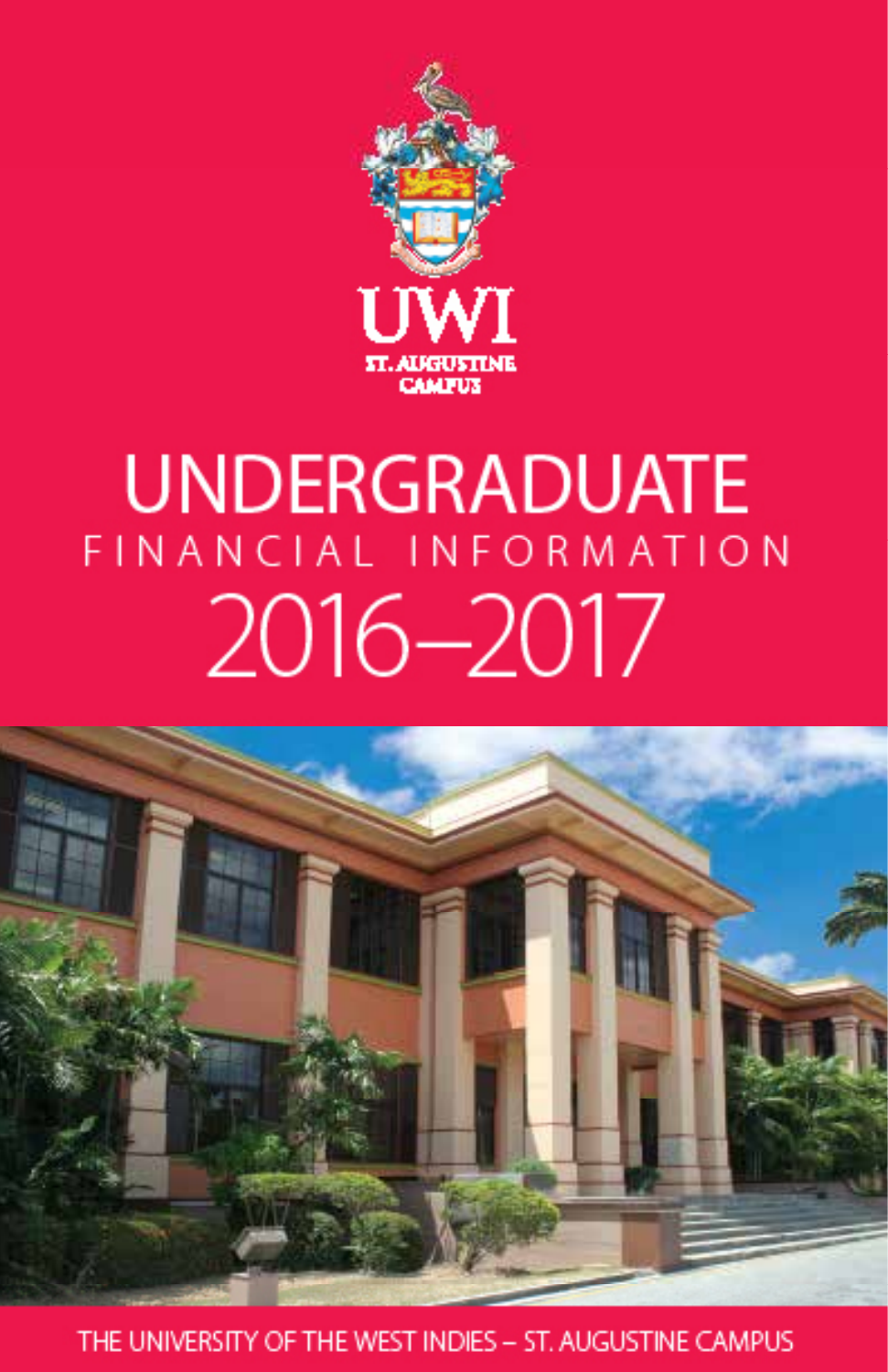# **Fees Payable by Full-time and Part-time Students Registering in the 2016/2017 Academic Year**

#### **Definition of a student**

A person is considered to be a UWI student only after the completion of registration and payment of **all fees** (tuition, compulsory and hall fees) for the semester. A student who writes an examination(s) for a course(s) for which he/she was not registered and paid for will not be credited for such course(s).

#### **Accounts Receivable Hold (AR Hold)**

An AR Hold is placed on the accounts of students who have not paid fees and/ or submitted a GATE application form or sponsorship letter. This HOLD prevents registration, access to grades and transcripts and can only be removed by the Student Accounts Section of the Bursary.

#### **GATE Hold (GT Hold)**

The GATE policy of the Government of the Republic of Trinidad and Tobago, states that, effective January 2015, "GATE no longer covers students whose cumulative Grade Point Average (GPA) is below 2.0 at the end of the academic year". Therefore a GT hold is placed on the accounts of these students to ensure that GATE is not applied to their accounts. Students will be required to pay their own tuition fees.

#### **De-Registration**

**A New First Time student who has registered but failed to pay ALL required fees** by the last working day of September for semester I, the last working day of

February for semester II and last working day of June for summer session, will be de-registered from the courses and the offer withdrawn. Such students will be required to submit a new application for admission within the application period for entry at a future date.

#### **Compulsory Leave of Absence**

**A Continuing/Returning student who has registered but has failed to pay ALL requiredfees** by the last working day of September for semester I or the last working day of February for semester II and the last working day of June for summer session, will be de-registered from the courses and automatically placed on a **Compulsory Leave of Absence [CL]** for the particular semester.

#### **Subsidies**

Students receiving subsidies are required to pay their percentage of the tuition fee as per their contract agreement.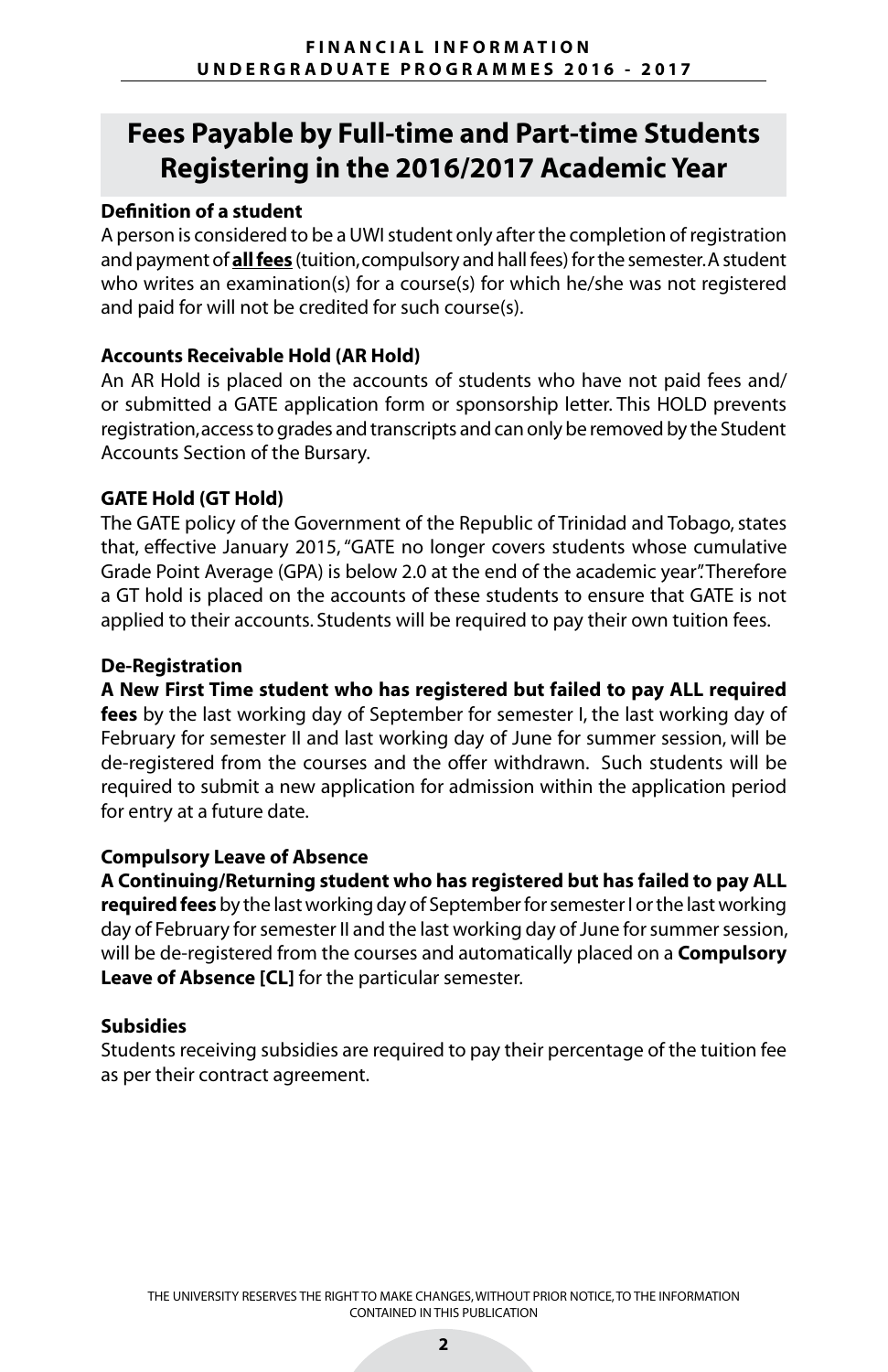#### **FINANCIAL INFORMATION UNDERGRADUATE PROGRAMMES 2016 - 2017**

#### **Explanatory Notes**

The University of the West Indies has a credit base fee structure for undergraduate programmes which will offer students the advantage and flexibility of being able to pay in accordance with the number of credits chosen.

Students registered for 24 or more credits for the academic year are classified as full time. Those registered for less than 24 credits are classified as part time.

With the exception of students from Trinidad and Tobago, Barbados and Jamaica, students from countries contributing to the University would be allowed to pay the lower fee. These students must also provide a letter of sponsorship for economic cost from their respective governments.

Tuition fees for nationals of contributing countries sponsored by their governments have been calculated at 20% of the 2016/2017 economic cost. Contributing governments pay the remaining 80% of the economic cost on behalf of each sponsored student. Fees for students from contributing countries, not sponsored by their governments, who are admitted under the quota, have been calculated at 33.3% of the economic cost.

| <b>Campus</b><br><b>Countries</b> | <b>Non-Campus</b><br><b>Countries</b> | <b>Non-Contributing</b><br><b>ACS Countries</b> |
|-----------------------------------|---------------------------------------|-------------------------------------------------|
| <b>BARBADOS</b>                   | <b>ANGUILLA</b>                       | <b>ARUBA</b>                                    |
| <b>JAMAICA</b>                    | <b>ANTIGUA</b>                        | <b>BONAIRE</b>                                  |
| <b>TRINIDAD &amp; TOBAGO</b>      | <b>BAHAMAS</b>                        | <b>BRAZIL</b>                                   |
|                                   | <b>BELIZE</b>                         | <b>COLOMBIA</b>                                 |
|                                   | <b>BERMUDA</b>                        | <b>COSTA RICA</b>                               |
|                                   | <b>BRITISH VIRGIN ISLANDS</b>         | <b>CUBA</b>                                     |
|                                   | <b>CAYMAN ISLANDS</b>                 | <b>CURACAO</b>                                  |
|                                   | <b>DOMINICA</b>                       | <b>DOMINICAN REPUBLIC</b>                       |
|                                   | <b>GRENADA</b>                        | <b>EL SALVADOR</b>                              |
|                                   | <b>MONTSERRAT</b>                     | <b>FRENCH GUIANA</b>                            |
|                                   | <b>ST KITTS/NEVIS</b>                 | <b>GUADELOUPE</b>                               |
|                                   | <b>ST LUCIA</b>                       | <b>GUATEMALA</b>                                |
|                                   | <b>ST VINCENT</b>                     | <b>GUYANA</b>                                   |
|                                   | <b>TURKS &amp; CAICOS</b>             | <b>HAITI</b>                                    |
|                                   |                                       | <b>HONDURAS</b>                                 |
|                                   |                                       | MARTINIQUE                                      |
|                                   |                                       | <b>MEXICO</b>                                   |
|                                   |                                       | <b>NETHERLANDS ANTILLES</b>                     |
|                                   |                                       | NICARAGUA                                       |
|                                   |                                       | PANAMA                                          |
|                                   |                                       | <b>SURINAME</b>                                 |
|                                   |                                       | VENEZUELA                                       |

#### **LIST OF CONTRIBUTING & NON-CONTRIBUTING ASSOCIATION OF CARIBBEAN STATES (ACS) COUNTRIES**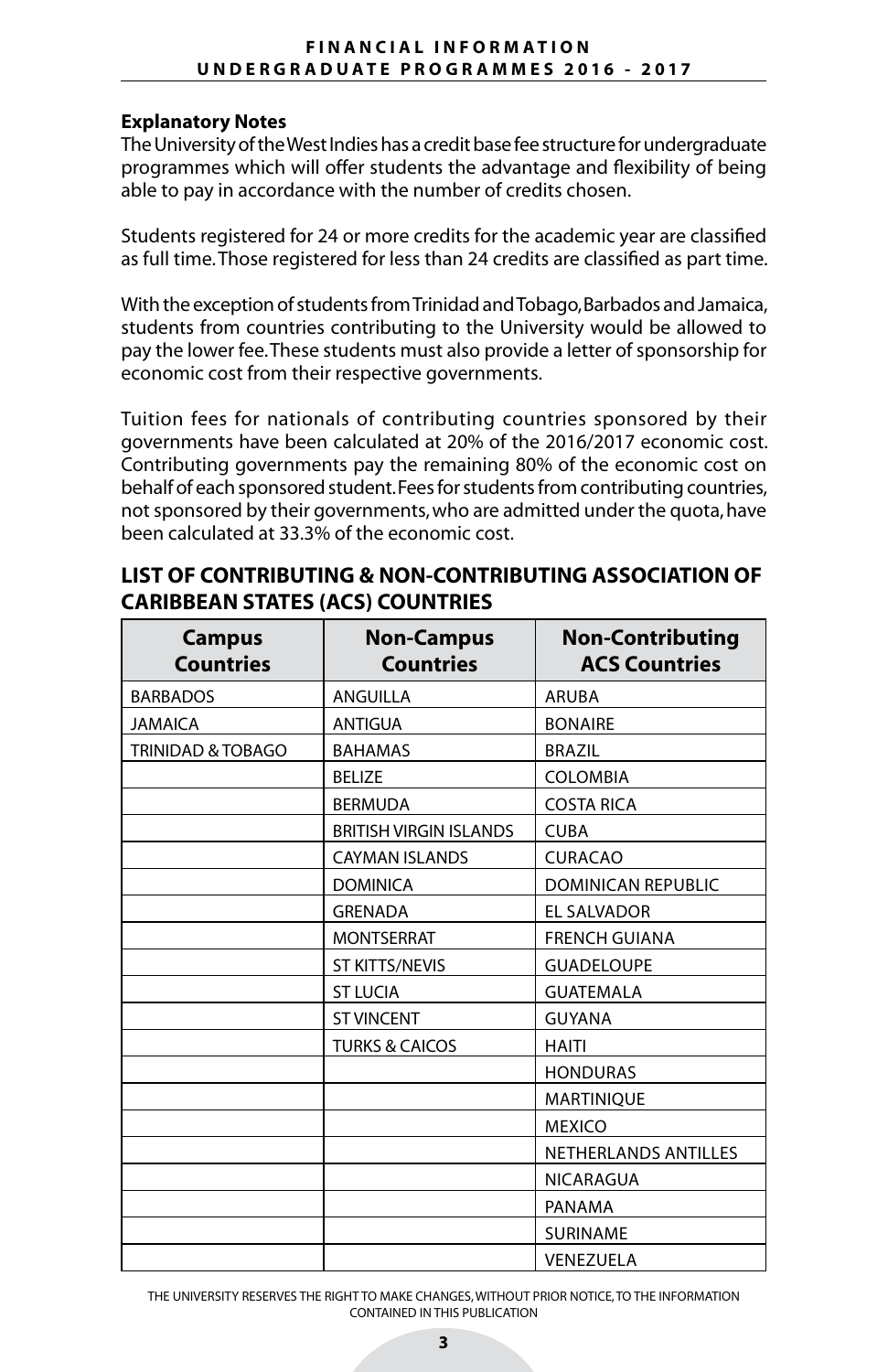### **Government Assistance for Tuition Expenses (GATE)**

#### **(Citizens of Trinidad & Tobago only)**

- 1. Students may apply to the Ministry of Tertiary Education and Skills Training for grants to cover 100% of their tuition fees. However, students must register with GATE to obtain a GATE ID number which would then be used to apply for GATE funding on-line at **www.e-gate.gov.tt**
- 2. Students are required to submit a signed copy of their GATE application form with their registration documents.
- 3. GATE funding is not retroactive. If a student fails to complete a GATE application form upon registration as is required, a claim will not be accepted after the semester has ended.
- 4. Students who have not maintained a minimum cumulative GPA of 2.0 as at the end of the academic year 2015/2016 will be unable to access continued GATE funding for Semester I of the academic year 2016/2017. However, if the cumulative GPA increases to 2.0 or above at the end of Semester I, 2016/2017, the student can apply for GATE funding for Semester II, 2016/2017 and must submit a copy of the academic transcript to GATE e-Service for approval.

### **Payment of Fees by Semester (Semester I and Semester II only)**

All fees (tuition, compulsory and hall) are payable by Semester. Semester I fees must be paid by September 09, 2016 and Semester II fees must be paid by January 27, 2017. The late registration/ late payment fee will apply to students who fail to register and pay fees by these respective dates.

### **List of Compulsory Fees:**

| $\cdot$ Guild Fee                        | TT\$225.00 |
|------------------------------------------|------------|
| • Identification Card (first issue only) | TT\$120.00 |
| • Caution Money (year of entry only)     | TT\$500.00 |
| • Students Group Health Plan             | TT\$100.00 |
| • Personal Accident Insurance            | TT\$20.00  |
| • Amenities Fee                          | TT\$500.00 |

Please note that compulsory fees are non-refundable except for caution money.

#### **Other Fees**

Replacement Identification Card TT\$180.00 Transcript Fee Transcript Fee Transcript Fee Transcript Fee Transcript Fee Transcript Fee Transcript In the Transcript of Transcript In the Transcript of Transcript In the Transcript of Transcript In the Transcript of Tran Late Registration/Late Payment of Fee TT\$200.00 Semester I - with effect from September 12, 2016. Semester II - with effect from January 30, 2017.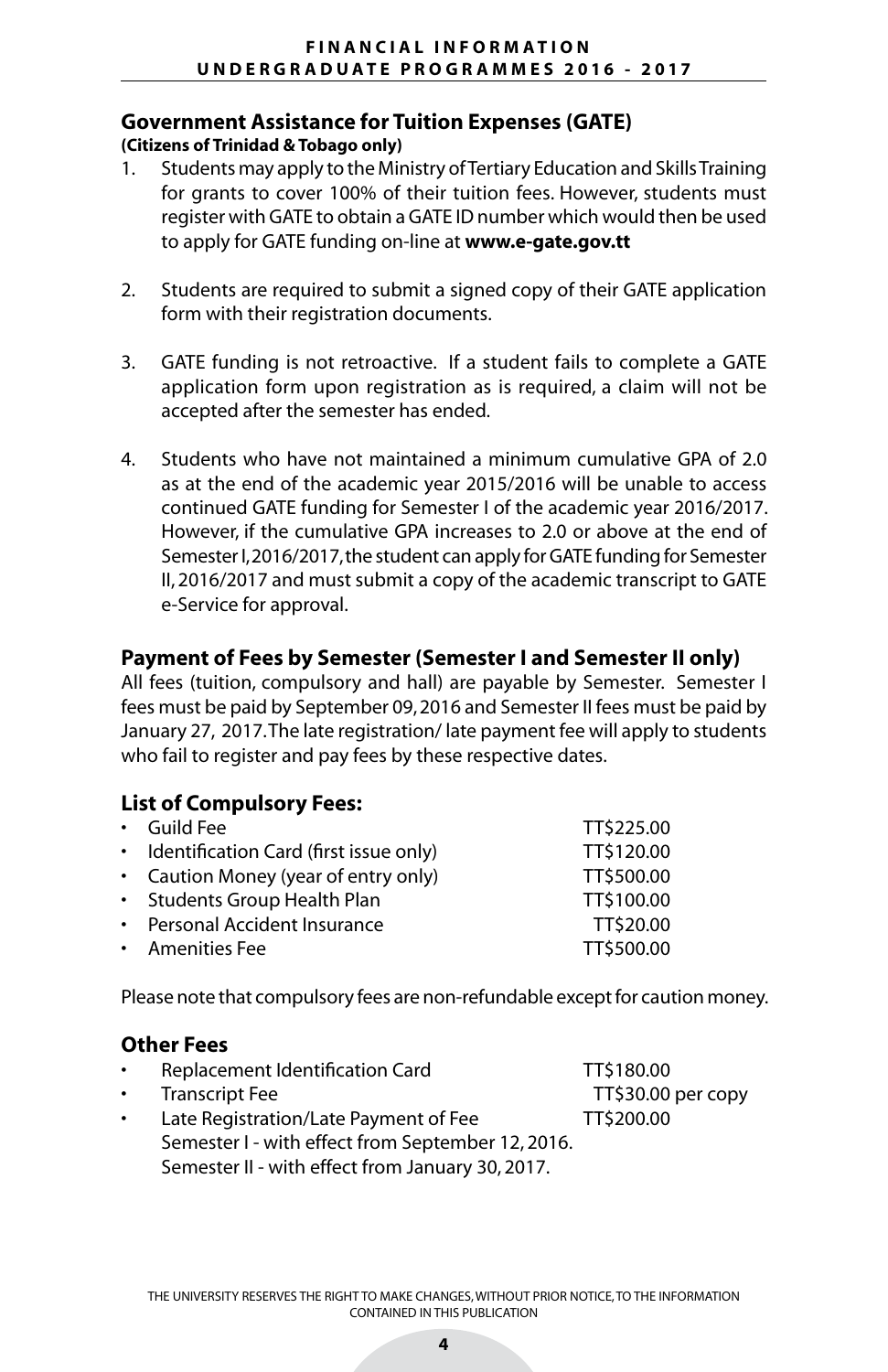#### **Caution Money**

Caution money is payable by all students upon entry to the University. This money is not refunded until a student has completed or withdrawn from a programme. Claims must be submitted to the Admissions Office after clearance certificates have been obtained from the Library and the departments. The student I.D. card must also be surrendered.

### **Upkeep for Students on Scholarship**

- 1. The University recommends that scholarship donors include provision for a return fare during the long vacation for students who are not from the campus country. Where a student is required to remain at St. Augustine for academic reasons, a maintenance grant in the sum of TT\$9,000 should be made available to cover a period of 13 weeks.
- 2. Arrival/Termination Allowance The University recommends that a settling-in grant of TT\$2,000 be paid directly to students by their sponsor to help with expenses for the first month.

An allowance of TT\$1000 is also recommended to help the student meet additional costs at the end of the academic programme.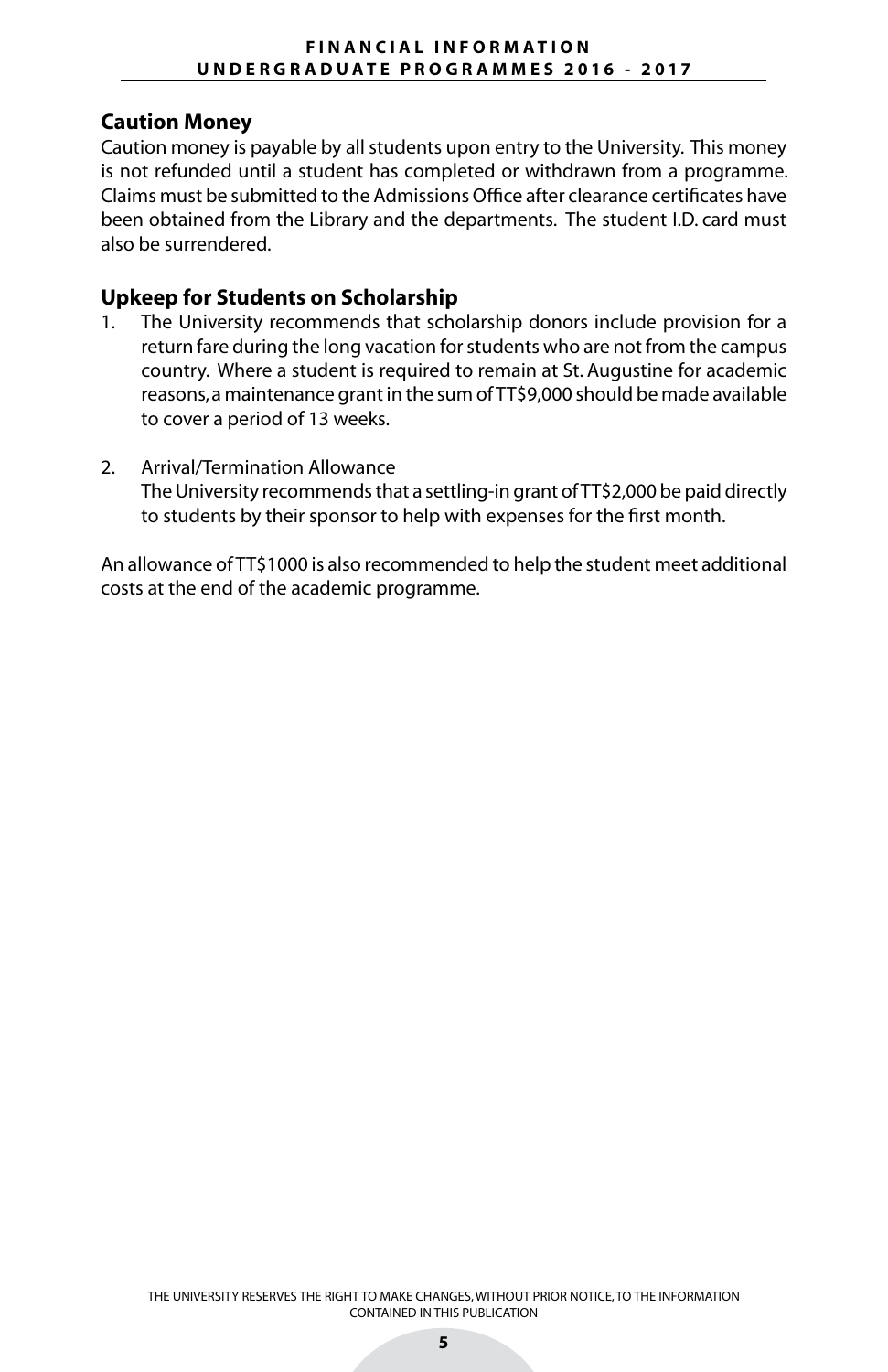#### **Halls of Residence**

Students who are living in a University hall of residence are required to pay relevant hall fees to the University at the beginning of each semester. A copy of the receipt must be submitted to the Bursary. Payment for semester I covers living in hall up to the end of the semester. Payment for semester II covers a period of one (1) week beyond the end of semester II.

| <b>HALL</b>                     | <b>RATE PER</b><br><b>WEEK</b><br><b>TTS</b> | <b>SEMESTER</b><br>TT\$ | <b>SEMESTER</b><br>ш<br>TT\$ | <b>ANNUAL</b><br><b>FEES</b><br><b>TTS</b> |  |
|---------------------------------|----------------------------------------------|-------------------------|------------------------------|--------------------------------------------|--|
| <b>MILNER HALL</b>              |                                              |                         |                              |                                            |  |
| <b>DOUBLE</b>                   | 265                                          | 5,340                   | 5,075                        | 10,415                                     |  |
| <b>SINGLE</b>                   | 318                                          | 6,400                   | 6,082                        | 12,482                                     |  |
| <b>MILNER HALL NEW WING</b>     |                                              |                         |                              |                                            |  |
| <b>DOUBLE</b>                   | 292                                          | 5,880                   | 5,588                        | 11,468                                     |  |
| <b>SINGLE</b>                   | 445                                          | 8,940                   | 8,495                        | 17,435                                     |  |
| <b>TRINITY HALL</b>             |                                              |                         |                              |                                            |  |
| <b>DOUBLE</b>                   | 265                                          | 5,340                   | 5,075                        | 10,415                                     |  |
| DOUBLE (Superior)               | 292                                          | 5,880                   | 5,588                        | 11,468                                     |  |
| <b>SINGLE</b>                   | 318                                          | 6,400                   | 6,082                        | 12,482                                     |  |
| <b>CANADA HALL</b>              |                                              |                         |                              |                                            |  |
| <b>SINGLE</b>                   | 334                                          | 6,720                   | 6,386                        | 13,106                                     |  |
| <b>POSTGRADUATE HALL</b>        |                                              |                         |                              |                                            |  |
| <b>SINGLE</b>                   | 424                                          | 8,480                   | 8,056                        | 16,536                                     |  |
| <b>JOYCE GIBSON-INNISS HALL</b> |                                              |                         |                              |                                            |  |
| <b>SINGLE</b>                   | 371                                          | 7,420                   | 7,049                        | 14,469                                     |  |
| <b>SIR ARTHUR LEWIS HALL</b>    |                                              |                         |                              |                                            |  |
| <b>DOUBLE</b>                   | 292                                          | 5,840                   | 5,548                        | 11,388                                     |  |
| <b>SINGLE</b>                   | 371                                          | 7,420                   | 7,049                        | 14,469                                     |  |
| DOUBLE (Ensuite)                | 477                                          | 9,540                   | 9,063                        | 18,603                                     |  |
| <b>STUDIO</b>                   | 663                                          | 13,260                  | 12,597                       | 25,857                                     |  |
| 1 BEDROOM APT                   | 795                                          | 15,900                  | 15,105                       | 31,005                                     |  |

# **HALLS OF RESIDENCE FEES 2016/2017**

A precautionary deposit is payable to reserve a room and is only refundable after a student leaves the hall. The fees quoted in the table above do not include this precautionary deposit which is:-

#### **Joyce Gibson-Inniss hall** TT\$840.00 **Other halls** TT\$500.00

Students wishing to live in any hall must apply to:

### **Director, Division of Student Services & Development, UWI, St Augustine, Republic of Trinidad & Tobago, West Indies.**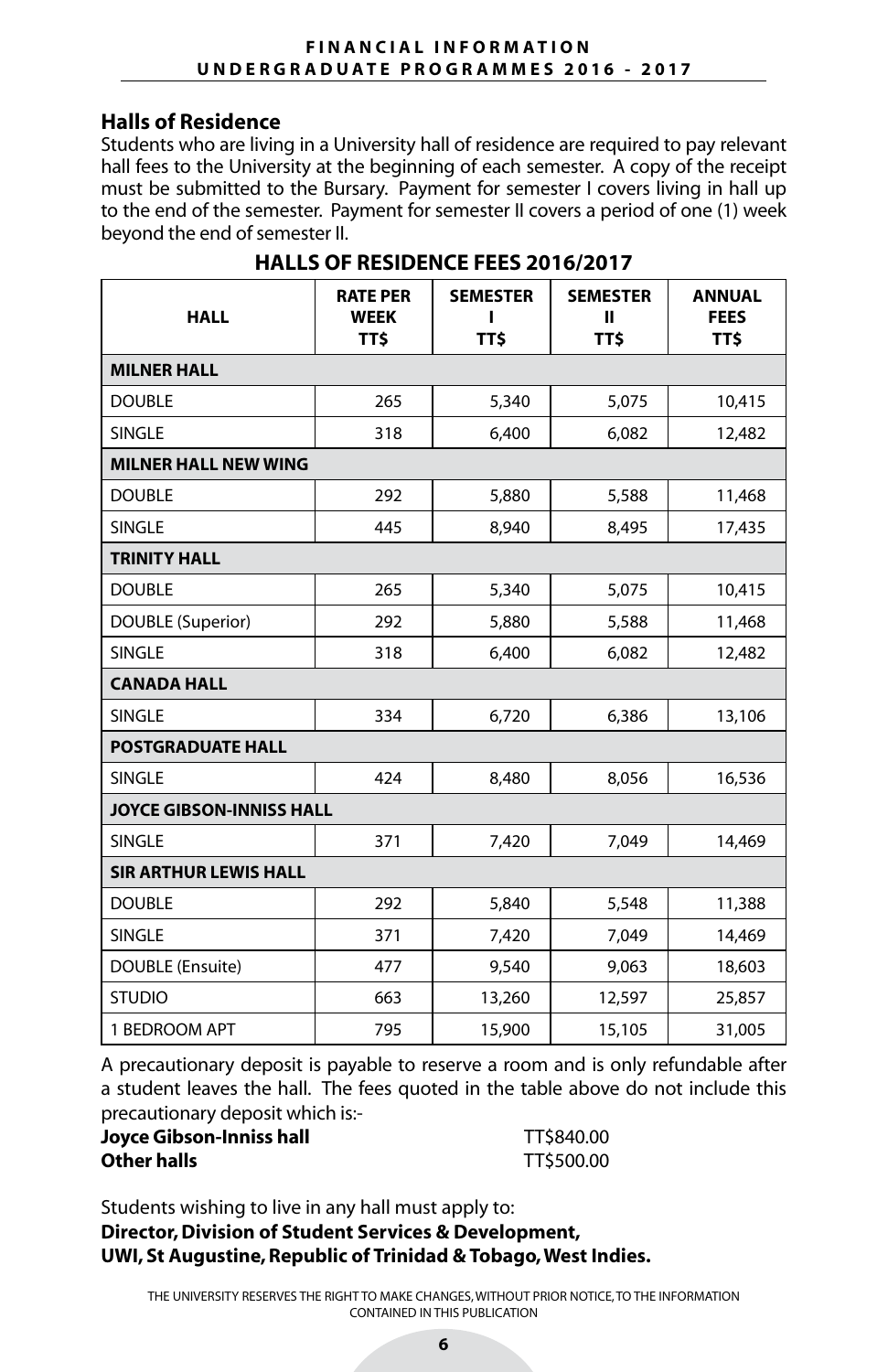## **Payable by all students sponsored for economic cost by Governments of countries contributing to the University**

| <b>FOOD AND AGRICULTURE</b>                                         |            |                  |
|---------------------------------------------------------------------|------------|------------------|
| A. TUITION FEES (per credit)                                        | 350        | 350              |
| <b>B. COMPULSORY FEES</b>                                           | <b>NEW</b> | <b>RETURNING</b> |
| Guild Fee                                                           | 225        | 225              |
| <b>Identification Card</b>                                          | 120        |                  |
| <b>Caution Money</b>                                                | 500        |                  |
| <b>Students Group Health Plan</b>                                   | 100        | 100              |
| <b>Student Amenities Fee</b>                                        | 500        | 500              |
| Personal Accident Insurance                                         | 20         | 20               |
| <b>TOTAL COMPULSORY FEES</b>                                        | 1,465      | 845              |
| <b>C. ESTIMATED COST FOR THE ACADEMIC YEAR</b>                      | <b>NEW</b> | <b>RETURNING</b> |
| Tuition Fees (Max 36 Credits)                                       | 12,600     | 12,600           |
| <b>Compulsory Fees</b>                                              | 1,465      | 845              |
| Accommodation                                                       | 17,000     | 17,000           |
| Meals                                                               | 20,000     | 20,000           |
| Personal Expenses – toiletries, medical supplies,<br>transportation | 10,000     | 10,000           |
| <b>Books/Learning Material</b>                                      | 8,000      | 8,000            |
| TOTAL ESTIMATED COST FOR THE ACADEMIC YEAR                          | 69,065     | 68,445           |

(ALL FEES ARE QUOTED IN TRINIDAD & TOBAGO DOLLARS)

1. Students who have not received exemption are required to undergo a six-week training session in the relevant manual skills during the summer vacation.

2. If payments are made by cheque, please print in BLOCK letters at the back of the cheque: **NAME, STUDENT'S IDENTIFICATION NUMBER AND FACULTY.**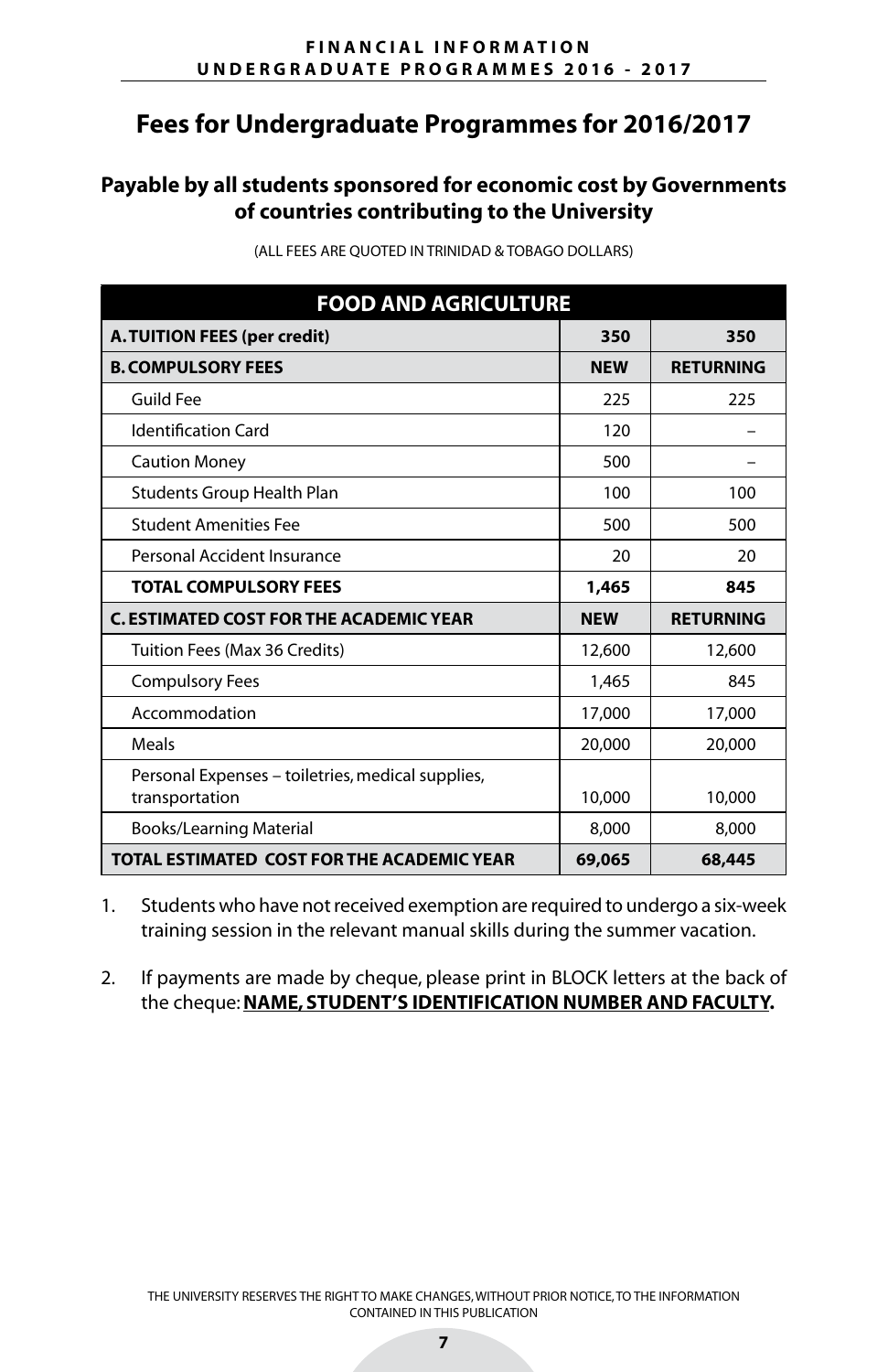# **Payable by all students sponsored for economic cost by Governments of countries contributing to the University**

| <b>SCIENCE AND TECHNOLOGY</b>                                       |            |                  |
|---------------------------------------------------------------------|------------|------------------|
| A. TUITION FEES (per credit)                                        | 350        | 350              |
| <b>B. COMPULSORY FEES</b>                                           | <b>NEW</b> | <b>RETURNING</b> |
| Guild Fee                                                           | 225        | 225              |
| <b>Identification Card</b>                                          | 120        |                  |
| <b>Caution Money</b>                                                | 500        |                  |
| Students Group Health Plan                                          | 100        | 100              |
| <b>Student Amenities Fee</b>                                        | 500        | 500              |
| Personal Accident Insurance                                         | 20         | 20               |
| <b>TOTAL COMPULSORY FEES</b>                                        | 1,465      | 845              |
| <b>C. ESTIMATED COST FOR THE ACADEMIC YEAR</b>                      | <b>NEW</b> | <b>RETURNING</b> |
| Tuition Fees (Max 36 Credits)                                       | 12,600     | 12,600           |
| <b>Compulsory Fees</b>                                              | 1,465      | 845              |
| Accommodation                                                       | 17,000     | 17,000           |
| Meals                                                               | 20,000     | 20,000           |
| Personal Expenses – toiletries, medical supplies,<br>transportation | 10,000     | 10,000           |
| <b>Books/Learning Material</b>                                      | 8,000      | 8,000            |
| TOTAL ESTIMATED COST FOR THE ACADEMIC YEAR                          | 69,065     | 68,445           |

(ALL FEES ARE QUOTED IN TRINIDAD & TOBAGO DOLLARS)

#### **NOTE:**

If payments are made by cheque, please print in BLOCK letters at the back of the cheque: **NAME, STUDENT'S IDENTIFICATION NUMBER AND FACULTY.**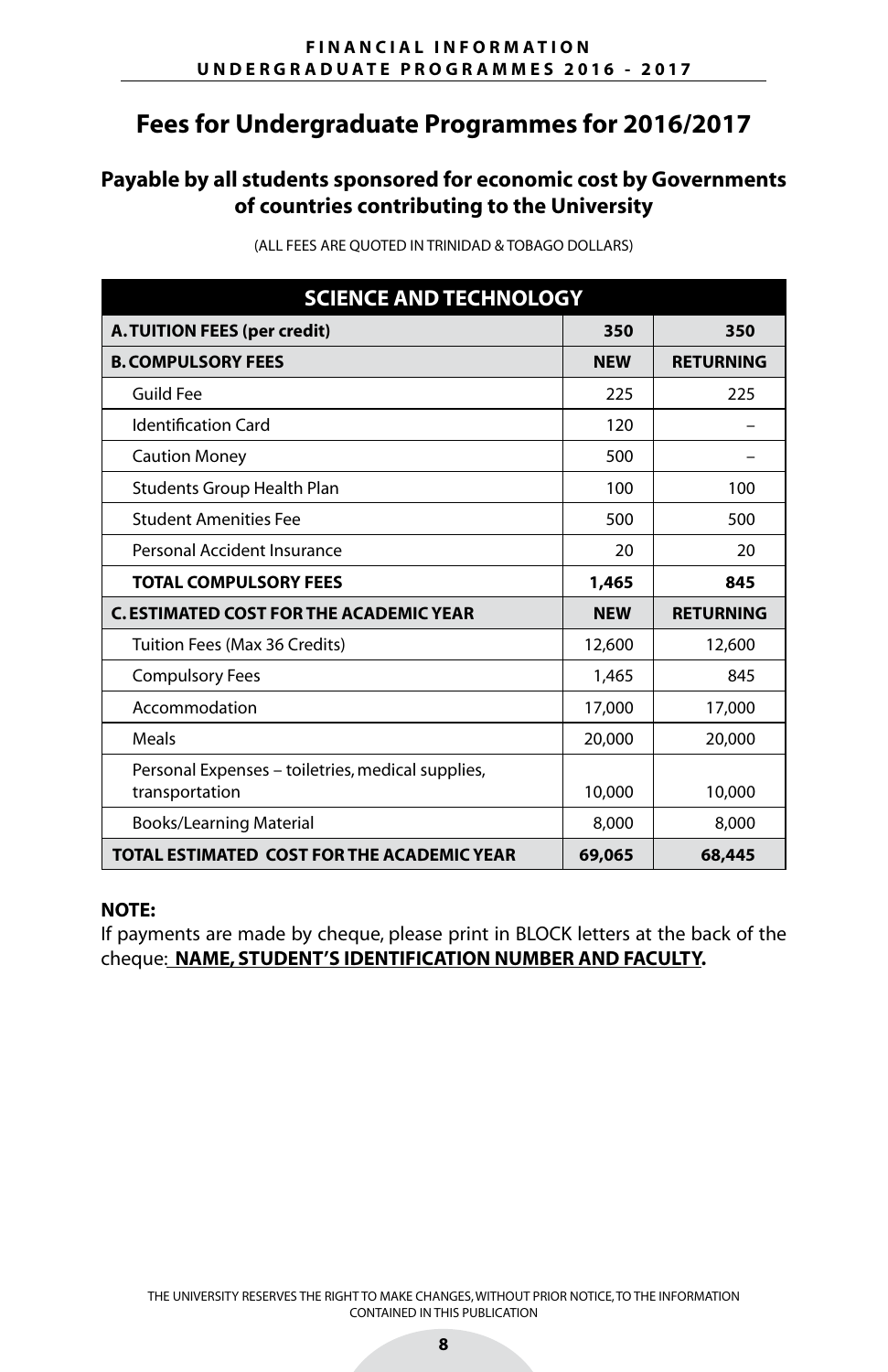## **Payable by all students sponsored for economic cost by Governments of countries contributing to the University**

| <b>PRE-SCIENCE</b>           |                          |  |
|------------------------------|--------------------------|--|
| <b>A. TUITION FEES</b>       | <b>TT\$ Per Semester</b> |  |
| <b>BIOLOGY</b>               | 3,630                    |  |
| <b>CHEMISTRY</b>             | 3,630                    |  |
| <b>PHYSICS</b>               | 3,630                    |  |
| <b>MATHEMATICS</b>           | 2,160                    |  |
| <b>B. COMPULSORY FEES</b>    | <b>TTS</b>               |  |
| Administrative               | 2,000                    |  |
| Guild Fee                    | 225                      |  |
| <b>Identification Card</b>   | 120                      |  |
| <b>Caution Money</b>         | 500                      |  |
| Student Group Health Plan    | 100                      |  |
| <b>Student Amenities Fee</b> | 500                      |  |
| Personal Accident Insurance  | 20                       |  |
| <b>TOTAL COMPULSORY FEES</b> | 3,465                    |  |

(ALL FEES ARE QUOTED IN TRINIDAD & TOBAGO DOLLARS)

#### **NOTE:**

If payments are made by cheque, please print in BLOCK letters at the back of the cheque: **NAME, STUDENT'S IDENTIFICATION NUMBER AND FACULTY.**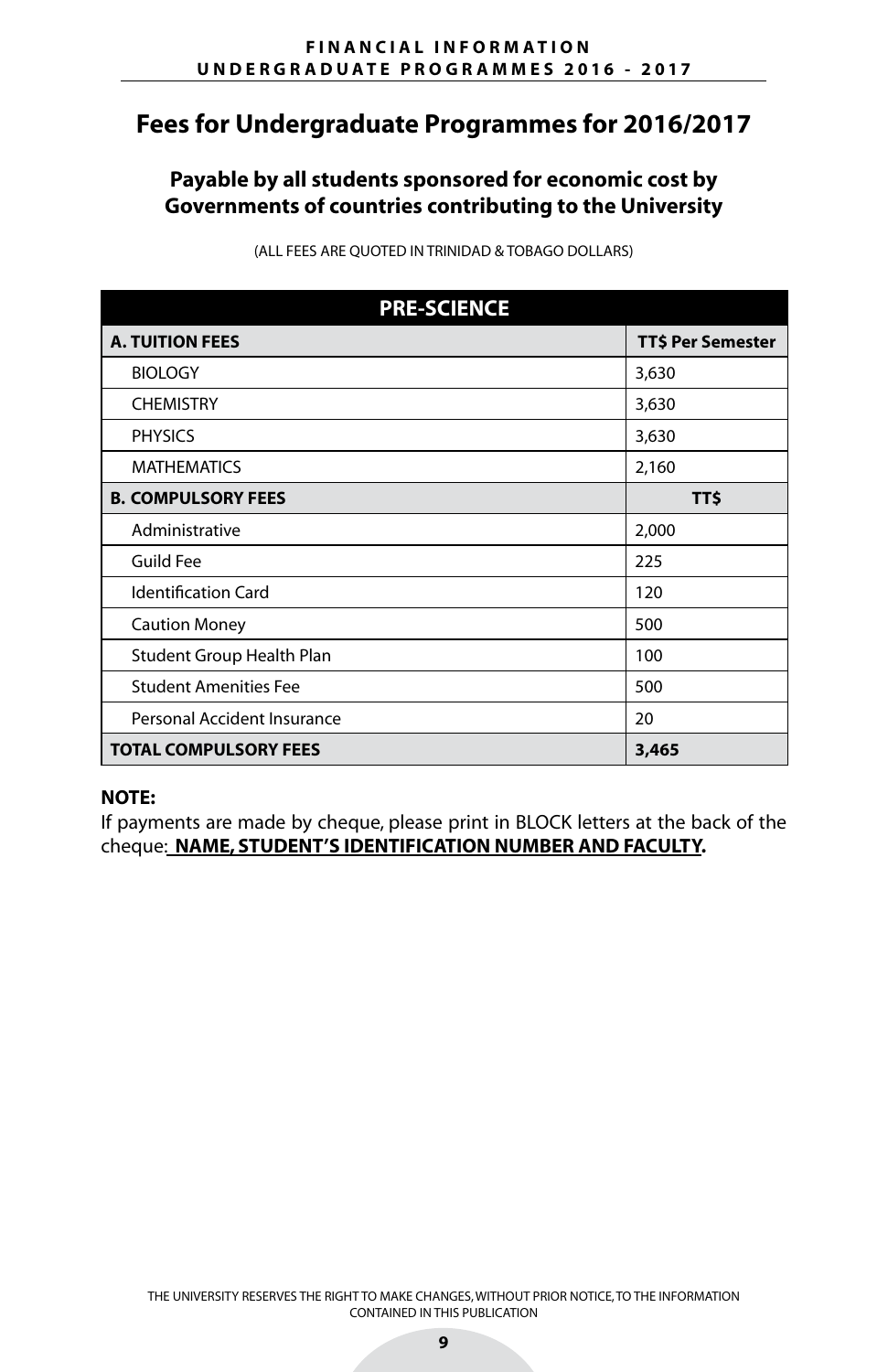## **Payable by all students sponsored for economic cost by Governments of countries contributing to the University**

| <b>HUMANITIES &amp; EDUCATION</b>                                   |            |                  |
|---------------------------------------------------------------------|------------|------------------|
| A. TUITION FEES (per credit)                                        | 400        | 400              |
| <b>B. COMPULSORY FEES</b>                                           | <b>NEW</b> | <b>RETURNING</b> |
| Guild Fee                                                           | 225        | 225              |
| <b>Identification Card</b>                                          | 120        |                  |
| <b>Caution Money</b>                                                | 500        |                  |
| Students Group Health Plan                                          | 100        | 100              |
| <b>Student Amenities Fee</b>                                        | 500        | 500              |
| Personal Accident Insurance                                         | 20         | 20               |
| <b>TOTAL COMPULSORY FEES</b>                                        | 1,465      | 845              |
| C. ESTIMATED COST FOR THE ACADEMIC YEAR                             | <b>NEW</b> | <b>RETURNING</b> |
| Tuition Fees (Max 30 Credits)                                       | 12,000     | 12,000           |
| <b>Compulsory Fees</b>                                              | 1,465      | 845              |
| Accommodation                                                       | 17,000     | 17,000           |
| Meals                                                               | 20,000     | 20,000           |
| Personal Expenses – toiletries, medical supplies,<br>transportation | 10,000     | 10,000           |
| <b>Books/Learning Material</b>                                      | 8,000      | 8,000            |
| TOTAL ESTIMATED COST FOR THE ACADEMIC YEAR                          | 68,465     | 67,845           |

(ALL FEES ARE QUOTED IN TRINIDAD & TOBAGO DOLLARS)

| <b>SELF FINANCING PROGRAMMES</b><br><b>HUMANITIES &amp; EDUCATION</b> |                                 |  |
|-----------------------------------------------------------------------|---------------------------------|--|
| Certificate in Arts & Science of Coaching                             | 1 Year (PT) TT\$4,100 Per Year  |  |
| Certificate in Early Childhood Care                                   | 1 Year (FT) TT\$15,000 Per Year |  |

#### **NOTE:**

If payments are made by cheque, please print in BLOCK letters at the back of the cheque:**NAME, STUDENT'S IDENTIFICATION NUMBER AND FACULTY.**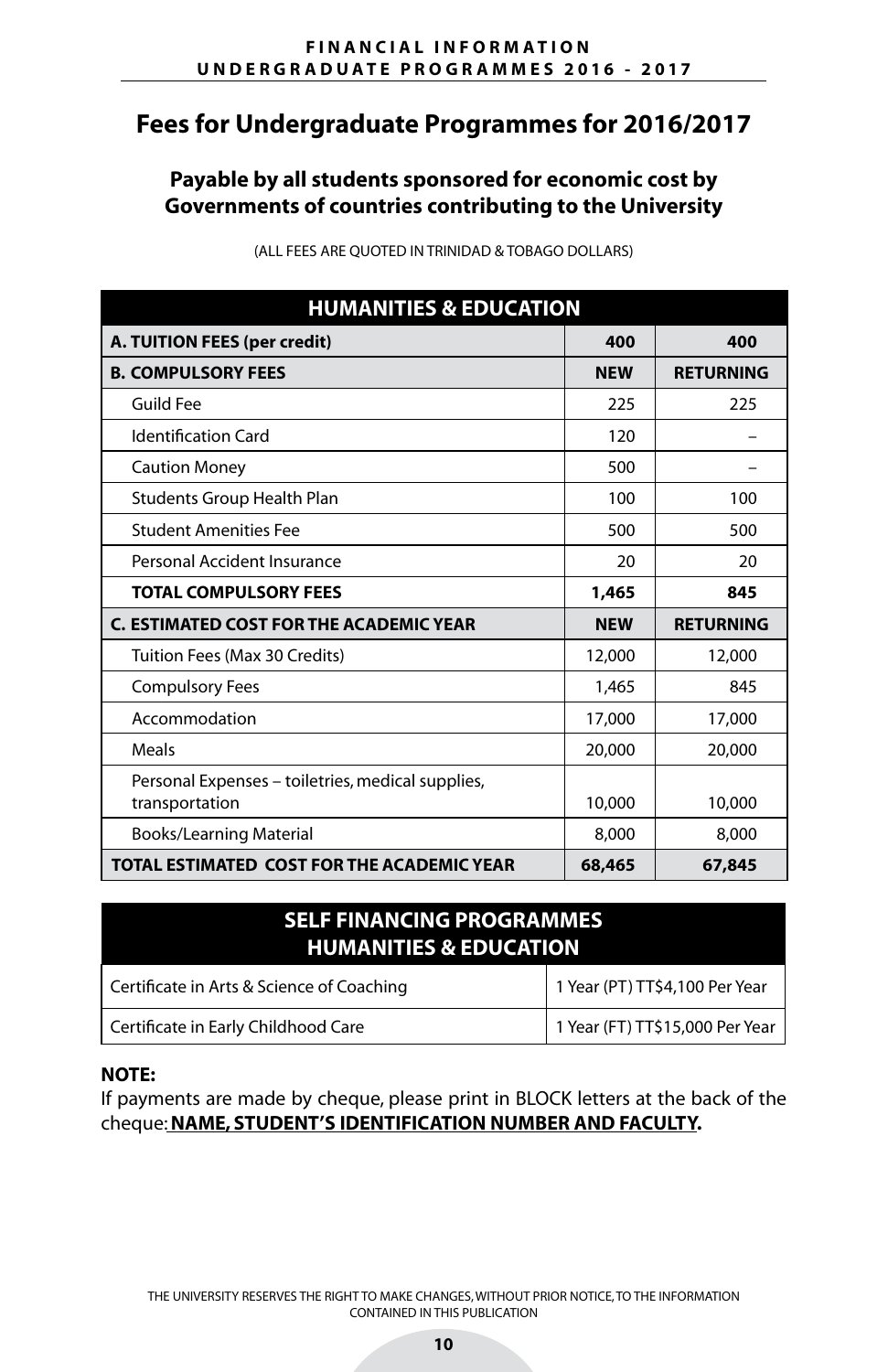## **Payable by all students sponsored for economic cost by Governments of countries contributing to the University**

| <b>SOCIAL SCIENCES</b>                                              |            |                  |
|---------------------------------------------------------------------|------------|------------------|
| <b>A. TUITION FEES (per credit)</b>                                 | 400        | 400              |
| <b>B. COMPULSORY FEES</b>                                           | <b>NEW</b> | <b>RETURNING</b> |
| <b>Guild Fee</b>                                                    | 225        | 225              |
| <b>Identification Card</b>                                          | 120        |                  |
| <b>Caution Money</b>                                                | 500        |                  |
| Students Group Health Plan                                          | 100        | 100              |
| <b>Student Amenities Fee</b>                                        | 500        | 500              |
| Personal Accident Insurance                                         | 20         | 20               |
| <b>TOTAL COMPULSORY FEES</b>                                        | 1,465      | 845              |
| <b>C. ESTIMATED COST FOR THE ACADEMIC YEAR</b>                      | <b>NEW</b> | <b>RETURNING</b> |
| Tuition Fees (Max 30 Credits)                                       | 12,000     | 12,000           |
| <b>Compulsory Fees</b>                                              | 1,465      | 845              |
| Accommodation                                                       | 17,000     | 17,000           |
| Meals                                                               | 20,000     | 20,000           |
| Personal Expenses – toiletries, medical supplies,<br>transportation | 10,000     | 10,000           |
| <b>Books/Learning Material</b>                                      | 8,000      | 8,000            |
| TOTAL ESTIMATED COST FOR THE ACADEMIC YEAR                          | 68,465     | 67,845           |

(ALL FEES ARE QUOTED IN TRINIDAD & TOBAGO DOLLARS)

#### **NOTE:**

If payments are made by cheque, please print in BLOCK letters at the back of the cheque: **NAME, STUDENT'S IDENTIFICATION NUMBER AND FACULTY.**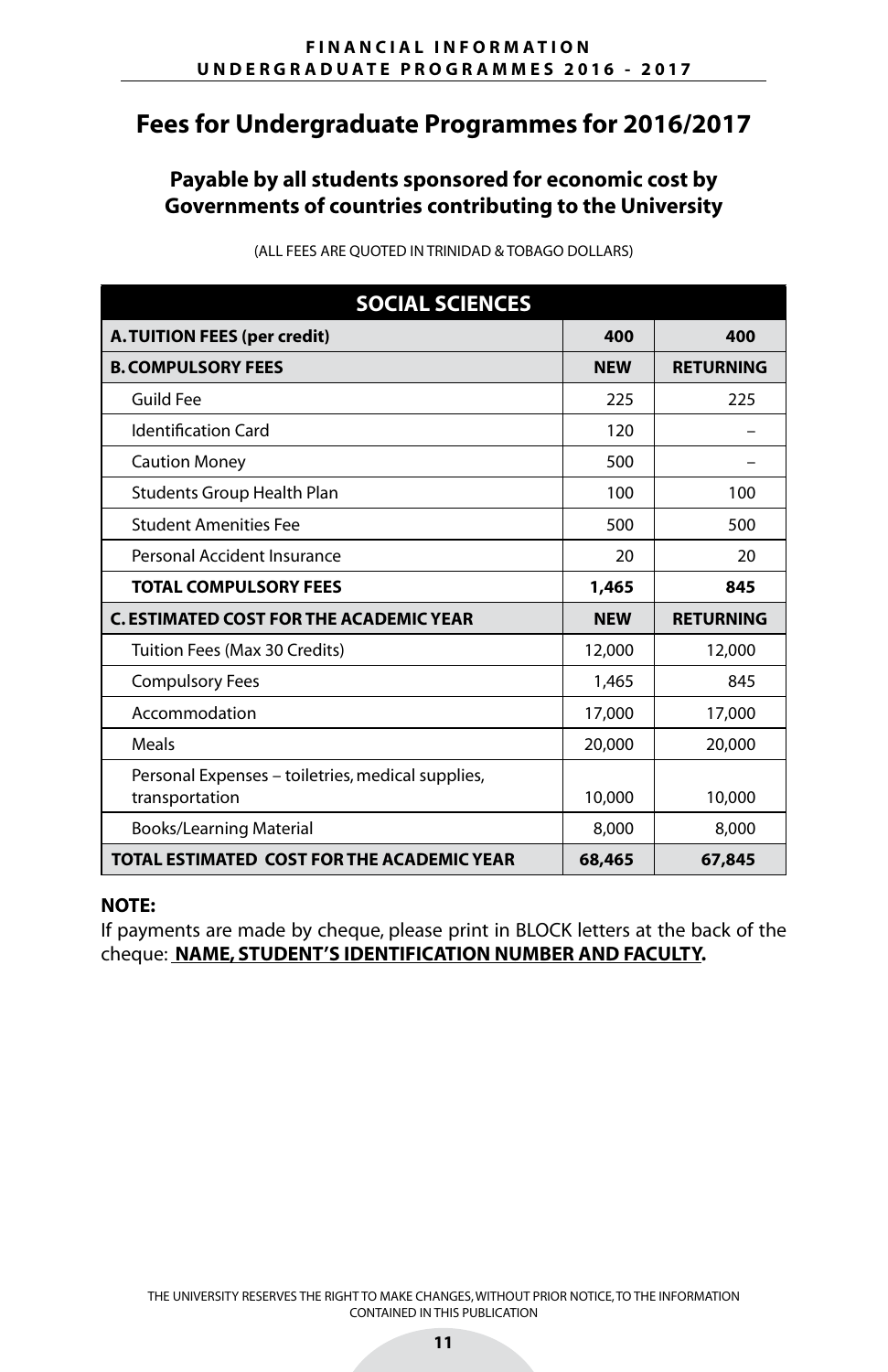## **Payable by all students sponsored for economic cost by Governments of countries contributing to the University**

| <b>ENGINEERING</b>                                                  |            |                  |
|---------------------------------------------------------------------|------------|------------------|
| A. TUITION FEES (per credit)                                        | 500        | 500              |
| <b>B. COMPULSORY FEES</b>                                           | <b>NEW</b> | <b>RETURNING</b> |
| Guild Fee                                                           | 225        | 225              |
| <b>Identification Card</b>                                          | 120        |                  |
| <b>Caution Money</b>                                                | 500        |                  |
| Students Group Health Plan                                          | 100        | 100              |
| <b>Student Amenities Fee</b>                                        | 500        | 500              |
| Personal Accident Insurance                                         | 20         | 20               |
| <b>TOTAL COMPULSORY FEES</b>                                        | 1,465      | 845              |
| <b>C. ESTIMATED COST FOR THE ACADEMIC YEAR</b>                      | <b>NEW</b> | <b>RETURNING</b> |
| Tuition Fees (Max 36 Credits)                                       | 18,000     | 18,000           |
| <b>Compulsory Fees</b>                                              | 1,465      | 845              |
| Accommodation                                                       | 17,000     | 17,000           |
| Meals                                                               | 20,000     | 20,000           |
| Personal Expenses – toiletries, medical supplies,<br>transportation | 10,000     | 10,000           |
| <b>Books/Learning Material</b>                                      | 8,000      | 8,000            |
| TOTAL ESTIMATED COST FOR THE ACADEMIC YEAR                          | 74,465     | 73,845           |

(ALL FEES ARE QUOTED IN TRINIDAD & TOBAGO DOLLARS)

| <b>SELF FINANCING PROGRAMMES</b><br><b>ENGINEERING</b> |                                 |  |
|--------------------------------------------------------|---------------------------------|--|
| Certificate in Geographic Information Systems          | 1 Year (FT) TT\$15,000 Per Year |  |

#### **NOTE:**

If payments are made by cheque, please print in BLOCK letters at the back of the cheque: **NAME, STUDENT'S IDENTIFICATION NUMBER AND FACULTY.**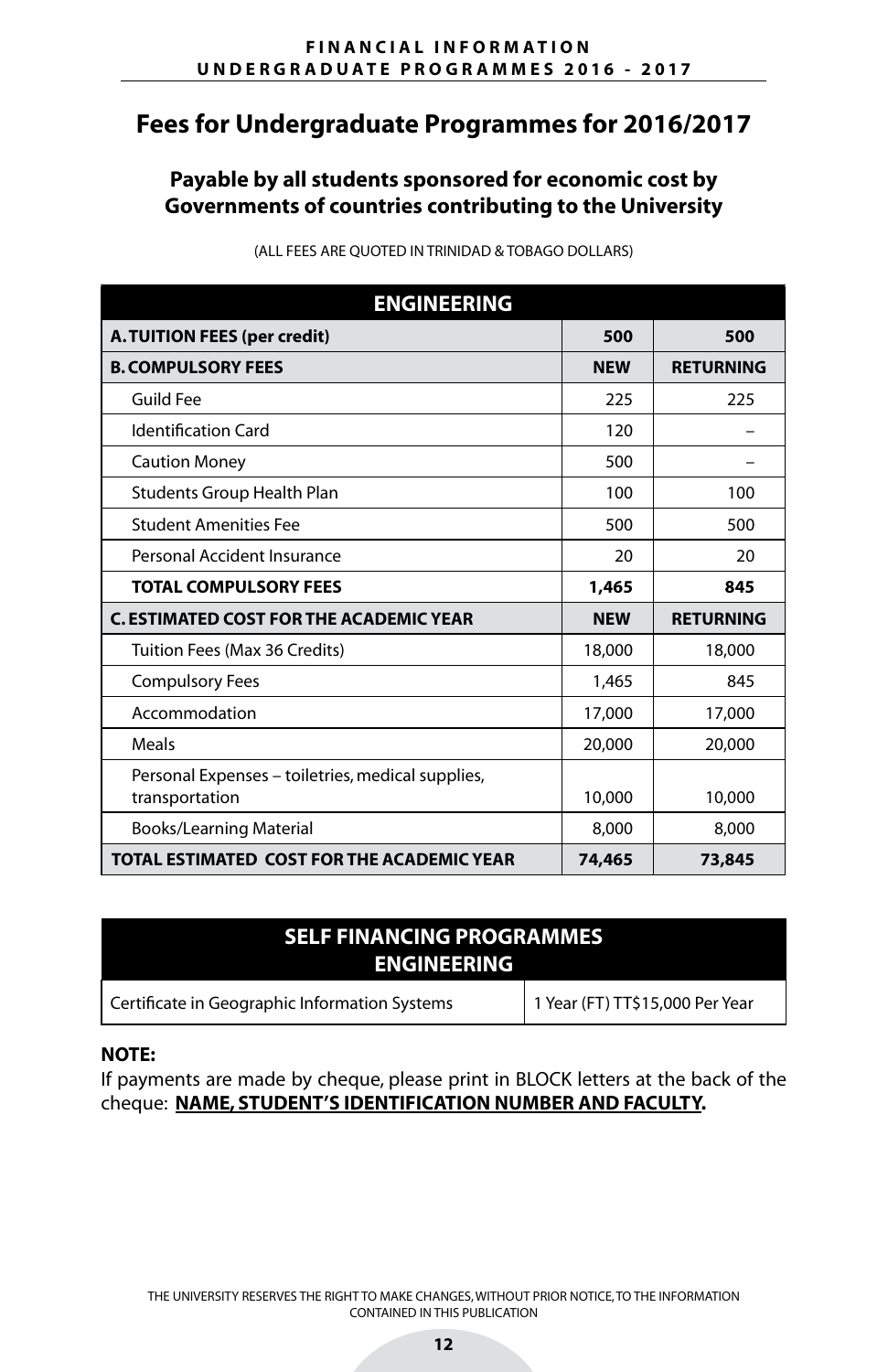## **Payable by all students sponsored for economic cost by Governments of countries contributing to the University**

| <b>LAW (LLB)</b>                                                    |            |                  |
|---------------------------------------------------------------------|------------|------------------|
| <b>A. TUITION FEES (per credit)</b>                                 | 450        | 450              |
| <b>B. COMPULSORY FEES</b>                                           | <b>NEW</b> | <b>RETURNING</b> |
| <b>Guild Fee</b>                                                    | 225        | 225              |
| <b>Identification Card</b>                                          | 120        |                  |
| <b>Caution Money</b>                                                | 500        |                  |
| <b>Students Group Health Plan</b>                                   | 100        | 100              |
| <b>Student Amenities Fee</b>                                        | 500        | 500              |
| Personal Accident Insurance                                         | 20         | 20               |
| <b>TOTAL COMPULSORY FEES</b>                                        | 1,465      | 845              |
| <b>C. ESTIMATED COST FOR THE ACADEMIC YEAR</b>                      | <b>NEW</b> | <b>RETURNING</b> |
| Tuition Fees (Max 30 Credits)                                       | 13,500     | 13,500           |
| <b>Compulsory Fees</b>                                              | 1,465      | 845              |
| Accommodation                                                       | 17,000     | 17,000           |
| Meals                                                               | 20,000     | 20,000           |
| Personal Expenses – toiletries, medical supplies,<br>transportation | 10,000     | 10,000           |
| <b>Books/Learning Material</b>                                      | 8,000      | 8,000            |
| TOTAL ESTIMATED COST FOR THE ACADEMIC YEAR                          | 69,965     | 69,345           |

(ALL FEES ARE QUOTED IN TRINIDAD & TOBAGO DOLLARS)

#### **NOTE:**

If payments are made by cheque, please print in BLOCK letters at the back of the cheque:**NAME, STUDENT'S IDENTIFICATION NUMBER AND FACULTY.**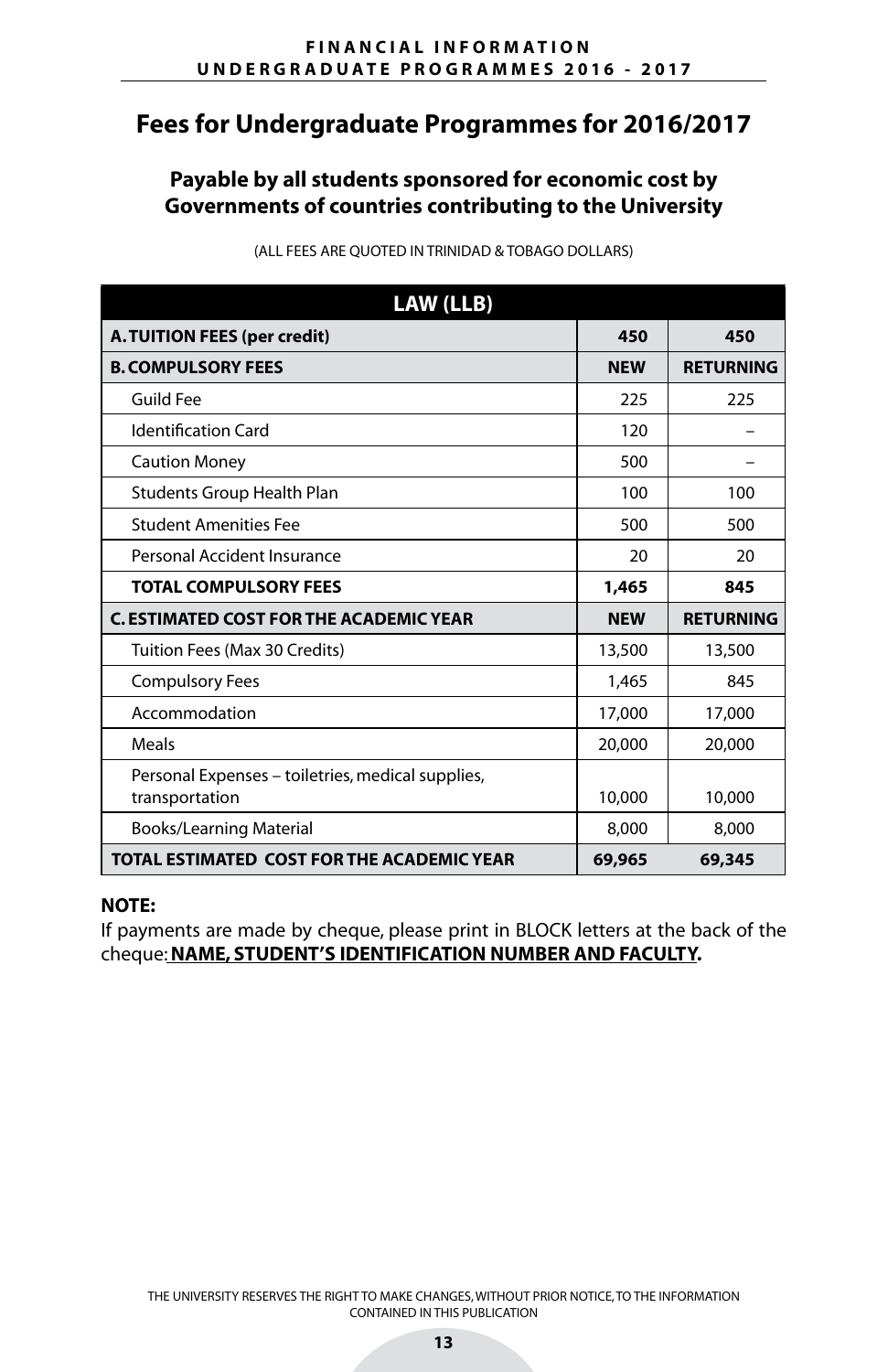# **Faculty of Medical Sciences 2016/2017**

## **Fees applicable to persons who have been accepted as Nationals of Trinidad & Tobago (See Note 1)**

(TUITION AND EXAMINATION FEES PAYABLE IN TT\$)

| <b>FACULTY OF MEDICAL SCIENCES</b>                                  |                     |                  |
|---------------------------------------------------------------------|---------------------|------------------|
| <b>MBBS Yrs I - V Per Year</b>                                      |                     | 71,100           |
| DVM Yrs I - V Per Year                                              |                     | 75,000           |
| DDS Yrs I - V Per Year                                              |                     | 75,000           |
| <b>BSc PHARMACY Yrs I - IV Per Year</b>                             |                     | 20,900           |
| <b>BSc NURSING Yrs I - III Per Year</b>                             |                     | 41,800           |
| <b>OPTOMETRY PROGRAMME</b>                                          |                     | 90,000           |
| <b>COMPULSORY FEES</b>                                              | <b>NEW</b>          | <b>RETURNING</b> |
| <b>Guild Fee</b>                                                    | 225                 | 225              |
| <b>Identification Card</b>                                          | 120                 |                  |
| <b>Caution Money</b>                                                | 500                 |                  |
| <b>Students Group Health Plan</b>                                   | 100                 | 100              |
| <b>Student Amenities Fee</b>                                        | 500                 | 500              |
| Personal Accident Insurance                                         | 20                  | 20               |
| <b>TOTAL COMPULSORY FEES</b>                                        | 1,465               | 845              |
| <b>ESTIMATED LIVING EXPENSES</b>                                    | <b>PRE-CLINICAL</b> | <b>CLINICAL</b>  |
| Accommodation                                                       | 17,000              | 17,000           |
| <b>Meals</b>                                                        | 20,000              | 20,000           |
| Personal Expenses - toiletries, medical supplies,<br>transportation | 10,000              | 10,000           |
| <b>Books/Learning Material</b>                                      | 10,000              | 10,000           |
| Travelling allowance for students off-Campus                        | 3,000               | 3,000            |
| <b>TOTAL ESTIMATED LIVING EXPENSES</b>                              | 60,000              | 60,000           |

- 1. The Government of Trinidad & Tobago provides a subsidy of 50% of tuition fees to persons who have been admitted as nationals of Trinidad & Tobago. Fees quoted above are the subsidised fees.
- 2. Students in the Pharmacy programme registering for less than 24 credits over the academic year will pay tuition fees at the rate of TT\$720 per credit.
- 3. If payments are made by cheque, please print in BLOCK letters at the back of the cheque: **NAME, STUDENT'S IDENTIFICATION NUMBER AND FACULTY.**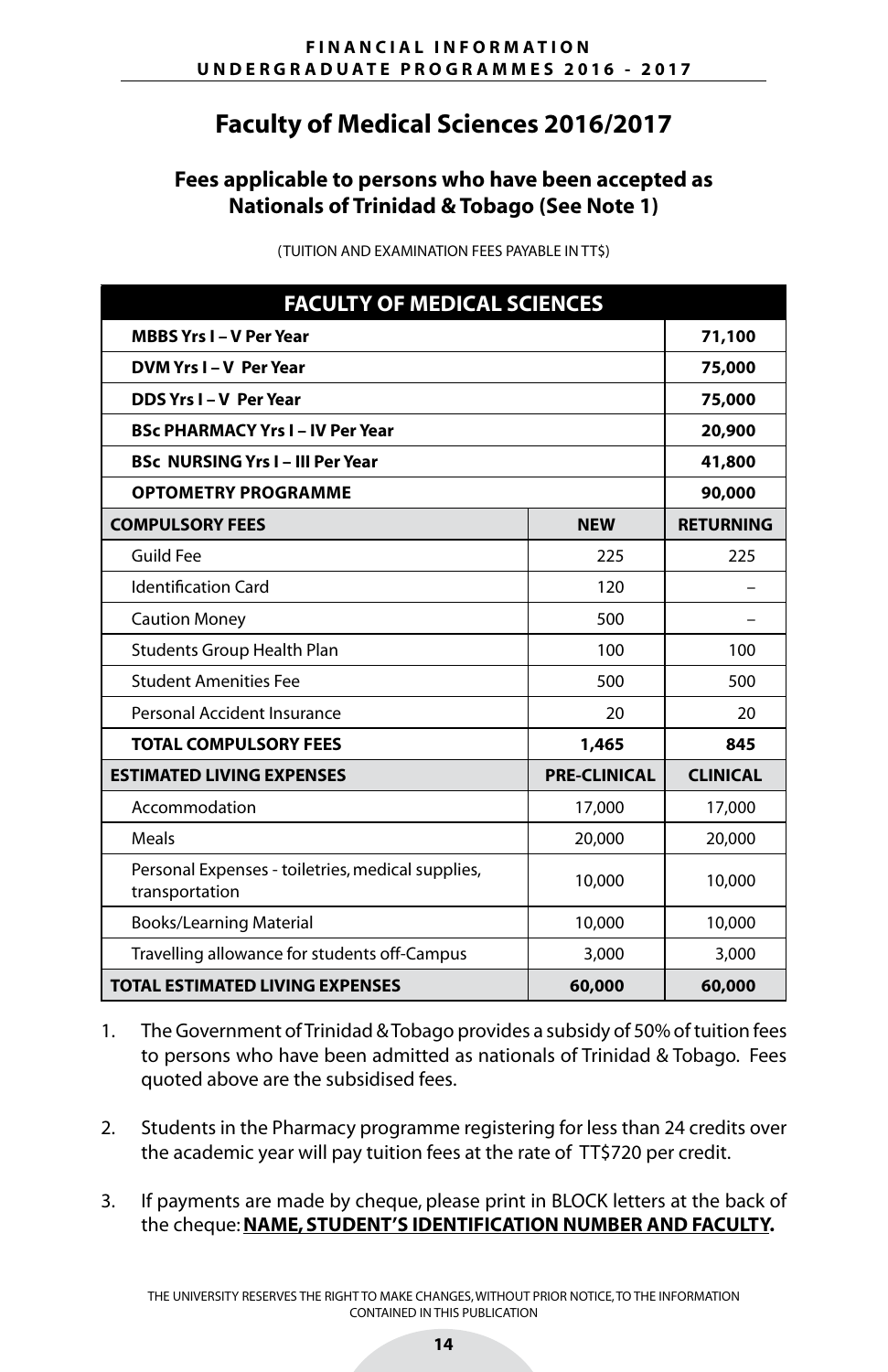# **Faculty of Medical Sciences 2016/2017 Fees applicable to persons who have been accepted as**

**Nationals of Contributing Countries**

(TUITION AND EXAMINATION FEES PAYABLE IN US\$)

| <b>FACULTY OF MEDICAL SCIENCES</b>                                  |                     |                  |  |
|---------------------------------------------------------------------|---------------------|------------------|--|
| <b>MBBS Yrs I - III Per Year (Pre Clinical)</b>                     |                     | 25,000           |  |
| <b>MBBS Yrs IV - V Per Year (Clinical)</b>                          |                     | 25,000           |  |
| DVM Yrs I - III Per Year (PreClinical)                              |                     | 27,000           |  |
| DVM Yrs IV - V Per Year (Clinical)                                  |                     | 27,000           |  |
| <b>DDS Yrs I-II Per Year (Pre Clinical)</b>                         |                     | 27,000           |  |
| <b>DDS Yrs III - V Per Year (Clinical)</b>                          |                     | 27,000           |  |
| <b>BSc PHARMACY Yrs I - IV Per Year</b>                             |                     | 10,000           |  |
| <b>BSc NURSINGYrs I - III Per Year</b>                              |                     | 7,150            |  |
| <b>OPTOMETRY PROGRAMME Yrs I - IV Per Year</b>                      | 15,000              |                  |  |
| <b>COMPULSORY FEES</b>                                              | <b>NEW</b>          | <b>RETURNING</b> |  |
| <b>Guild Fee</b>                                                    | 225                 | 225              |  |
| <b>Identification Card</b>                                          | 120                 |                  |  |
| <b>Caution Money</b>                                                | 500                 |                  |  |
| Students Group Health Plan                                          | 100                 | 100              |  |
| <b>Student Amenities Fee</b>                                        | 500                 | 500              |  |
| Personal Accident Insurance                                         | 20                  | 20               |  |
| <b>TOTAL COMPULSORY FEES</b>                                        | 1,465               | 845              |  |
| <b>ESTIMATED LIVING EXPENSES</b>                                    | <b>PRE-CLINICAL</b> | <b>CLINICAL</b>  |  |
| Accommodation                                                       | 17,000              | 17,000           |  |
| Meals                                                               | 20,000              | 20,000           |  |
| Personal Expenses - toiletries, medical supplies,<br>transportation | 10,000              | 10,000           |  |
| <b>Books/Learning Material</b>                                      | 10,000              | 10,000           |  |
| Travelling allowance for students off-Campus                        | 3,000               | 3,000            |  |
| <b>TOTAL ESTIMATED LIVING EXPENSES</b>                              | 60,000              | 60,000           |  |

1. Students from Barbados pursuing the MBBS Programme are required to provide a letter of sponsorship from their government.

- 2. Effective from academic year 2016/2017 the Government of Jamaica discontinued the subsidy for new students pursuing the DVM/DDS programmes. However, the continuing students are required to pay the 15% of the subsidized fee quoted above.
- 3. Students in the Pharmacy programme registering for less than 24 credits over the academic year will pay tuition fees at the rate of US\$245 per credit.
- 4. If payments are made by cheque, please print in BLOCK letters at the back of the cheque: **NAME, STUDENT'S IDENTIFICATION NUMBER AND FACULTY.**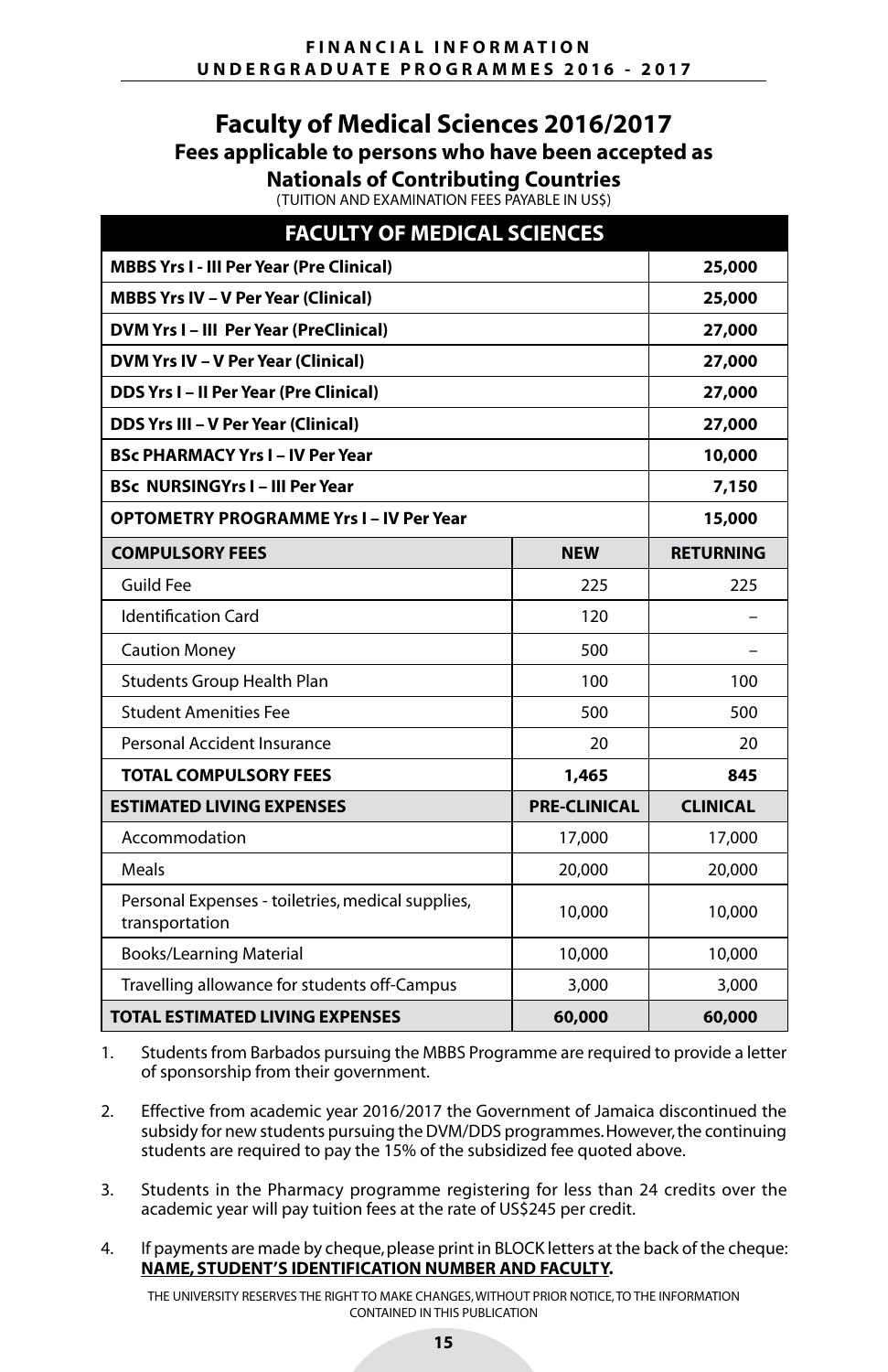## **Faculty of Medical Sciences 2016/2017 Fees applicable to persons who have been accepted as Nationals of Other Countries**

(TUITION AND EXAMINATION FEES PAYABLE IN US\$)

| <b>FACULTY OF MEDICAL SCIENCES</b>                                  |                     |                  |
|---------------------------------------------------------------------|---------------------|------------------|
| <b>MBBS Yrs I - III Per Year (Pre Clinical)</b>                     |                     | 27,000           |
| <b>MBBS Yrs IV - V Per Year (Clinical)</b>                          |                     | 27,000           |
| DVM Yrs I - III Per Year (PreClinical)                              |                     | 29,000           |
| DVM Yrs IV - V Per Year (Clinical)                                  |                     | 29,000           |
| <b>DDS Yrs I-II Per Year (Pre Clinical)</b>                         |                     | 29,000           |
| <b>DDS Yrs III - V Per Year (Clinical)</b>                          |                     | 29,000           |
| <b>BSc PHARMACY Yrs I - IV Per Year</b>                             |                     | 10,000           |
| <b>BSc NURSING Yrs I - III Per Year</b>                             |                     | 7,150            |
| <b>OPTOMETRY PROGRAMME Yrs I - IV Per Year</b>                      | 17,500              |                  |
| <b>COMPULSORY FEES</b>                                              | <b>NEW</b>          | <b>RETURNING</b> |
| <b>Guild Fee</b>                                                    | 225                 | 225              |
| <b>Identification Card</b>                                          | 120                 |                  |
| <b>Caution Money</b>                                                | 500                 |                  |
| Students Group Health Plan                                          | 100                 | 100              |
| <b>Student Amenities Fee</b>                                        | 500                 | 500              |
| Personal Accident Insurance                                         | 20                  | 20               |
| <b>TOTAL COMPULSORY FEES</b>                                        | 1,465               | 845              |
| <b>ESTIMATED LIVING EXPENSES</b>                                    | <b>PRE-CLINICAL</b> | <b>CLINICAL</b>  |
| Accommodation                                                       | 17,000              | 17,000           |
| Meals                                                               | 20,000              | 20,000           |
| Personal Expenses - toiletries, medical supplies,<br>transportation | 10,000              | 10,000           |
| <b>Books/Learning Material</b>                                      | 10,000              | 10,000           |
| Travelling allowance for students off-Campus                        | 3,000               | 3,000            |
| <b>TOTAL ESTIMATED LIVING EXPENSES</b>                              | 60,000              | 60,000           |

- 1. Students in the Pharmacy programme registering for less than 24 credits over the academic year will pay tuition fees at the rate of US\$245 per credit.
- 2. If payments are made by cheque, please print in BLOCK letters at the back of the cheque: **NAME, STUDENT'S IDENTIFICATION NUMBER AND FACULTY.**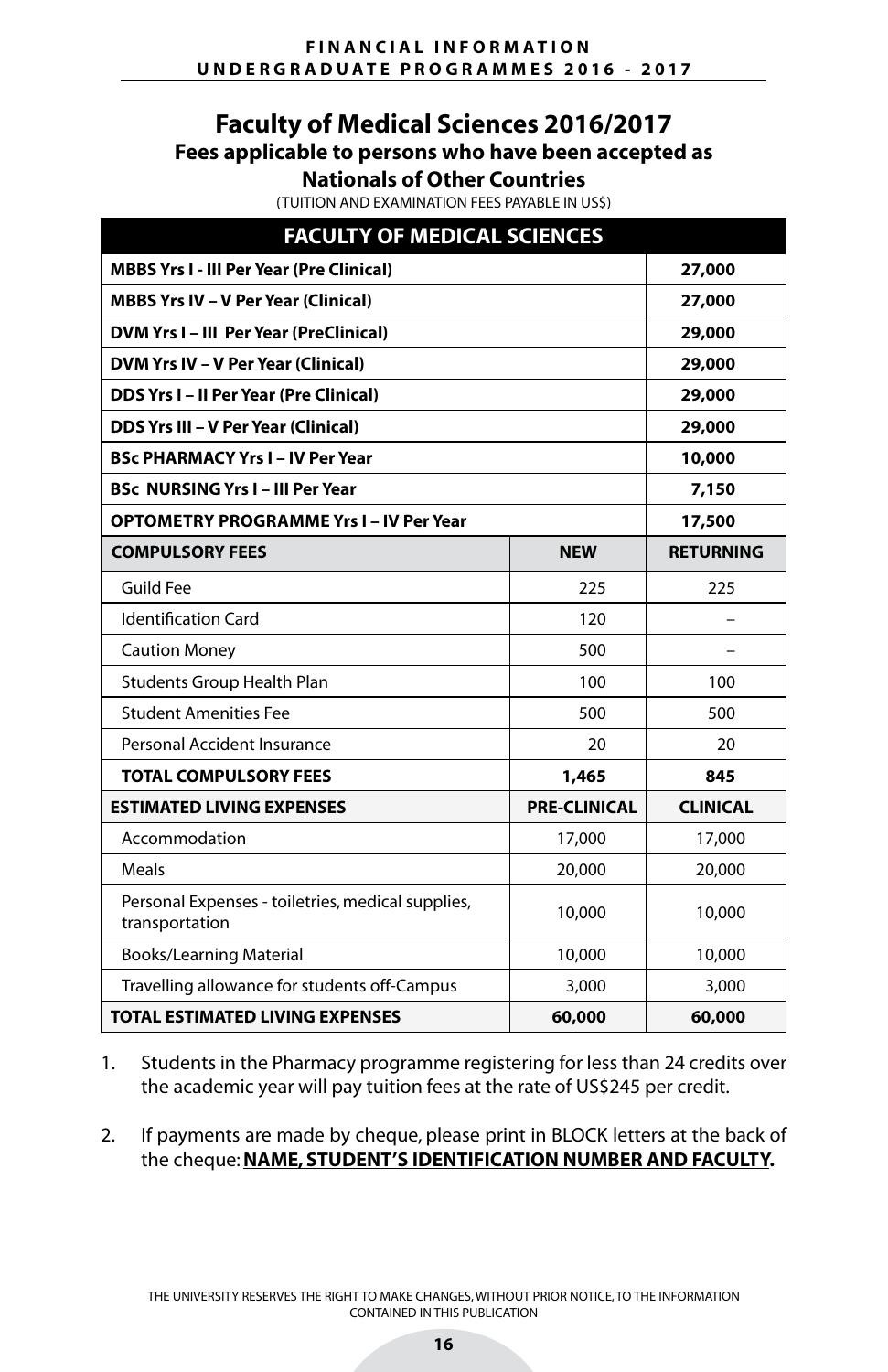# **REPEAT FEES FACULTY OF MEDICAL SCIENCES 2016/2017**

## **APPLICABLE TO PERSONS ACCEPTED AS NATIONALS OF TRINIDAD & TOBAGO IN TT\$**

| <b>MBBS</b>     | <b>AUGUST</b><br>EXAM | 2ND & 3RD<br><b>ATTEMPT</b> | 4 <sup>TH</sup> ATTEMPT |
|-----------------|-----------------------|-----------------------------|-------------------------|
| <b>YEAR 1-2</b> | No Fee                | TT\$9,175 per course        | TT\$1,500 per course    |
| YEAR 3          | No Fee                | TT\$18,350 per course       | TT\$1,500 per course    |

| <b>YEAR 4-5</b>  | 2 <sup>ND</sup> ATTEMPT | 3 <sup>RD</sup> ATTEMPT |
|------------------|-------------------------|-------------------------|
| <b>MEDC 5322</b> | TT\$10,700 per course   | TT\$1,500 per course    |
| <b>MEDC 5340</b> | TT\$10,700 per course   | TT\$1,500 per course    |
| <b>MEDC 5330</b> | TT\$8,000 per course    | TT\$1,500 per course    |

| <b>DDS</b>        | <b>AUGUST</b><br><b>EXAM</b> | 2 <sup>ND &amp;</sup> 3 <sup>RD</sup><br><b>ATTEMPT</b> | 4TH ATTEMPT          |
|-------------------|------------------------------|---------------------------------------------------------|----------------------|
| <b>YEAR 1-2</b>   | No Fee                       | TT\$9,175 per course                                    | TT\$1,500 per course |
|                   |                              | 2 <sup>ND</sup> ATTEMPT                                 | 3RD ATTEMPT          |
| YEAR <sub>3</sub> | TT\$22,000 per course        |                                                         | TT\$1,500 per course |
| YEAR 4-5          |                              | TT\$9,780 per course                                    | TT\$1,500 per course |

| <b>DVM</b>      | <b>AUGUST</b><br><b>EXAM</b> | $2ND$ & $3RD$<br><b>ATTEMPT</b>           | 4 <sup>TH</sup> ATTEMPT |
|-----------------|------------------------------|-------------------------------------------|-------------------------|
| <b>YFAR 1-3</b> | No Fee                       | TT\$9,175 per course TT\$1,500 per course |                         |

|                         | 2 <sup>ND</sup> ATTEMPT | 3 <sup>RD</sup> ATTEMPT |
|-------------------------|-------------------------|-------------------------|
| YEAR 4-5                | TT\$4,890 per course    | TT\$1,500 per course    |
| MED/JURI/ETHICS         | TT\$2,700 per course    | TT\$1,500 per course    |
| <b>RESEARCH PROJECT</b> | TT\$5,300 per course    | TT\$1,500 per course    |
| <b>CLINICS 1</b>        | TT\$10,700 per course   | TT\$1,500 per course    |
| <b>CLINICS 2</b>        | TT\$10,700 per course   | TT\$1,500 per course    |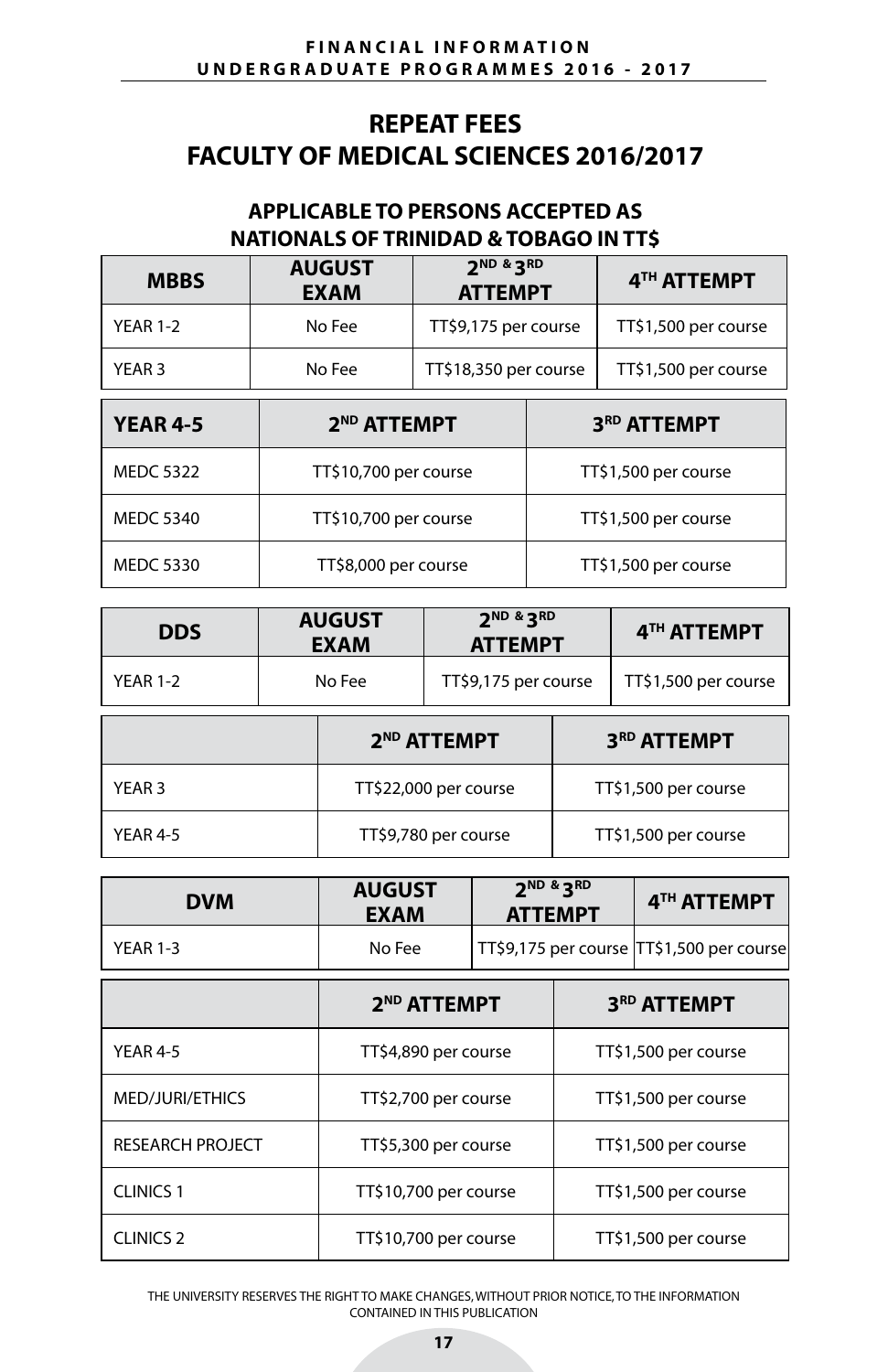# **REPEAT FEES FACULTY OF MEDICAL SCIENCES 2016/2017**

## **APPLICABLE TO PERSONS ACCEPTED AS NON-NATIONALS OF TRINIDAD & TOBAGO**

| <b>MBBS</b>     | <b>AUGUST</b><br><b>EXAM</b> | $2ND$ & $3RD$<br><b>ATTEMPT</b> | 4 <sup>TH</sup> ATTEMPT |
|-----------------|------------------------------|---------------------------------|-------------------------|
| <b>YEAR 1-2</b> | No Fee                       | US\$1,650 per course            | TT\$1,500 per course    |
| YEAR 3          | No Fee                       | US\$3,300 per course            | TT\$1,500 per course    |
|                 |                              |                                 |                         |

| <b>YEAR 4-5</b>  | 2 <sup>ND</sup> ATTEMPT | 3 <sup>RD</sup> ATTEMPT |
|------------------|-------------------------|-------------------------|
| <b>MEDC 5322</b> | US\$2,000 per course    | TT\$1,500 per course    |
| <b>MEDC 5340</b> | US\$2,000 per course    | TT\$1,500 per course    |
| <b>MEDC 5330</b> | US\$1,500 per course    | TT\$1,500 per course    |

| <b>DDS</b> | <b>AUGUST</b><br><b>EXAM</b> | $2ND$ & $3RD$<br><b>ATTEMPT</b> | 4 <sup>TH</sup> ATTEMPT |
|------------|------------------------------|---------------------------------|-------------------------|
| YFAR 1-2   | No Fee                       | US\$1,650 per course            | TT\$1,500 per course    |

|                 | 2 <sup>ND</sup> ATTEMPT | 3 <sup>RD</sup> ATTEMPT |
|-----------------|-------------------------|-------------------------|
| YEAR 3          | US\$4,125 per course    | TT\$1,500 per course    |
| <b>YFAR 4-5</b> | US\$1,835 per course    | TT\$1,500 per course    |

| <b>DVM</b>      | <b>AUGUST</b><br>EXAM | $2ND$ & $3RD$<br><b>ATTEMPT</b> | 4 <sup>TH</sup> ATTEMPT |
|-----------------|-----------------------|---------------------------------|-------------------------|
| <b>YEAR 1-3</b> | No Fee                | US\$1,650 per course $\vert$    | TT\$1,500 per course    |

|                         | 2 <sup>ND</sup> ATTEMPT | 3 <sup>RD</sup> ATTEMPT |
|-------------------------|-------------------------|-------------------------|
| YEAR 4-5                | US\$920 per course      | TT\$1,500 per course    |
| MED/JURI/ETHICS         | US\$500 per course      | TT\$1,500 per course    |
| <b>RESEARCH PROJECT</b> | US\$1,000 per course    | TT\$1,500 per course    |
| <b>CLINICS 1</b>        | US\$2,000 per course    | TT\$1,500 per course    |
| <b>CLINICS 2</b>        | US\$2,000 per course    | TT\$1,500 per course    |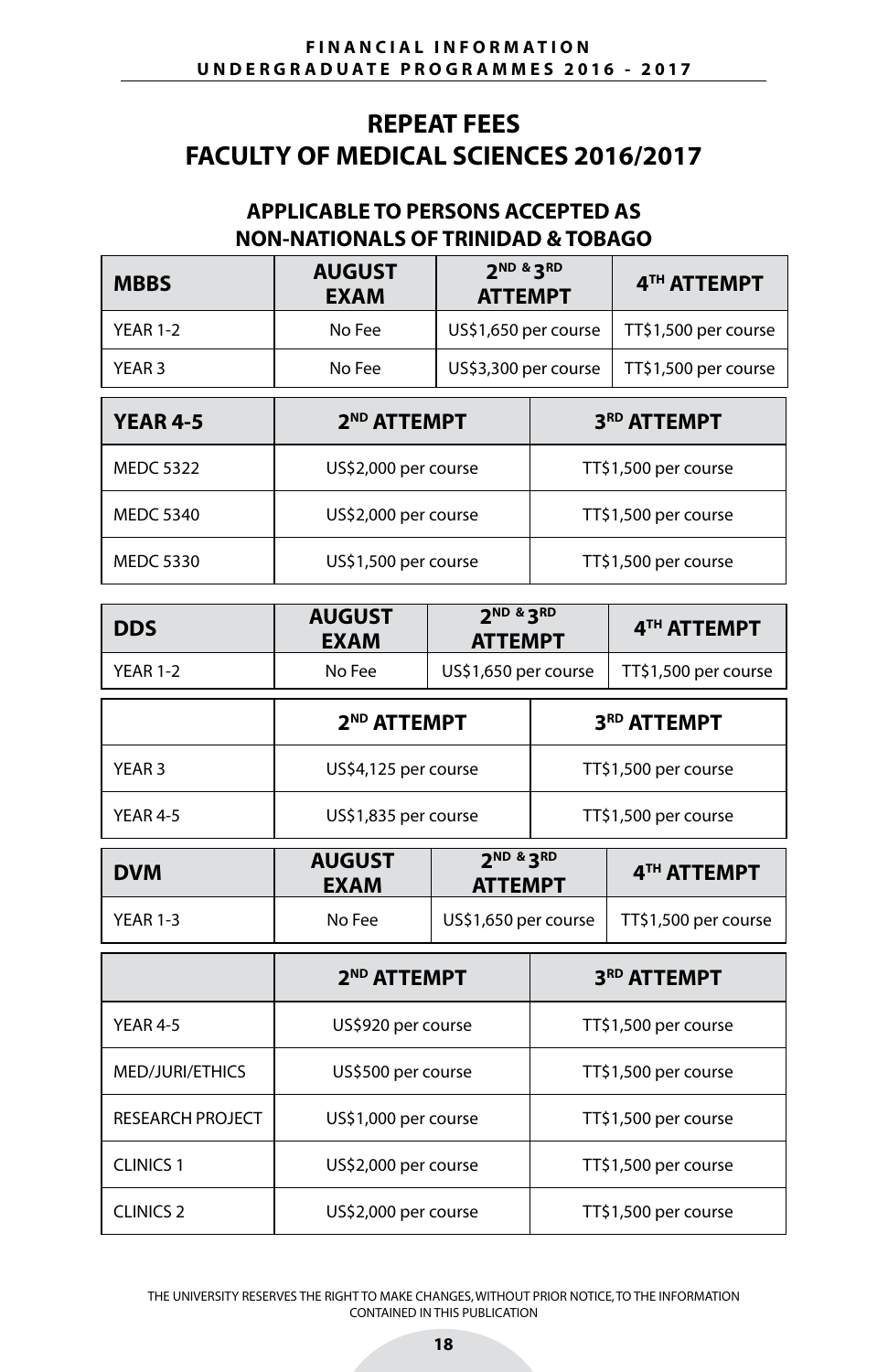# **TUITION FEES FOR OTHER CATEGORIES OF STUDENTS**

# **1. SPECIAL TUITION FEE FOR 2016/2017**

I

The University may admit under a quota a limited number of FULL-TIME students from Non-Campus contributing countries (See Page 2) who are **NOT** sponsored for economic cost by their governments. These students will be required to pay the following tuition fees:

| <b>FACULTY</b>         | <b>PER CREDIT</b><br>FEES (TT\$) |
|------------------------|----------------------------------|
| Food and Agriculture   | 585                              |
| Science and Technology | 585                              |
| Humanities & Education | 675                              |
| Social Sciences        | 675                              |
| Engineering            | 835                              |
| Law                    | 630                              |

Note that other compulsory fees detailed on **page three** are payable in addition to these tuition fees at the beginning of the academic year.

# **2. TUITION FEES FOR STUDENTS FROM NON CONTRIBUTING COUNTRIES**

Students from Non-contributing Countries such as the United Kingdom, United States, Canada etc.

| <b>FACULTY</b>                    | <b>PER CREDIT</b><br>FEES (US\$) |
|-----------------------------------|----------------------------------|
| Food and Agriculture              | 290                              |
| Science and Technology            | 290                              |
| <b>Humanities &amp; Education</b> | 335                              |
| Social Sciences                   | 335                              |
| Engineering                       | 410                              |
| Law                               | 310                              |

Note that other compulsory fees detailed on **page three** are payable in addition to these tuition fees at the beginning of the academic year.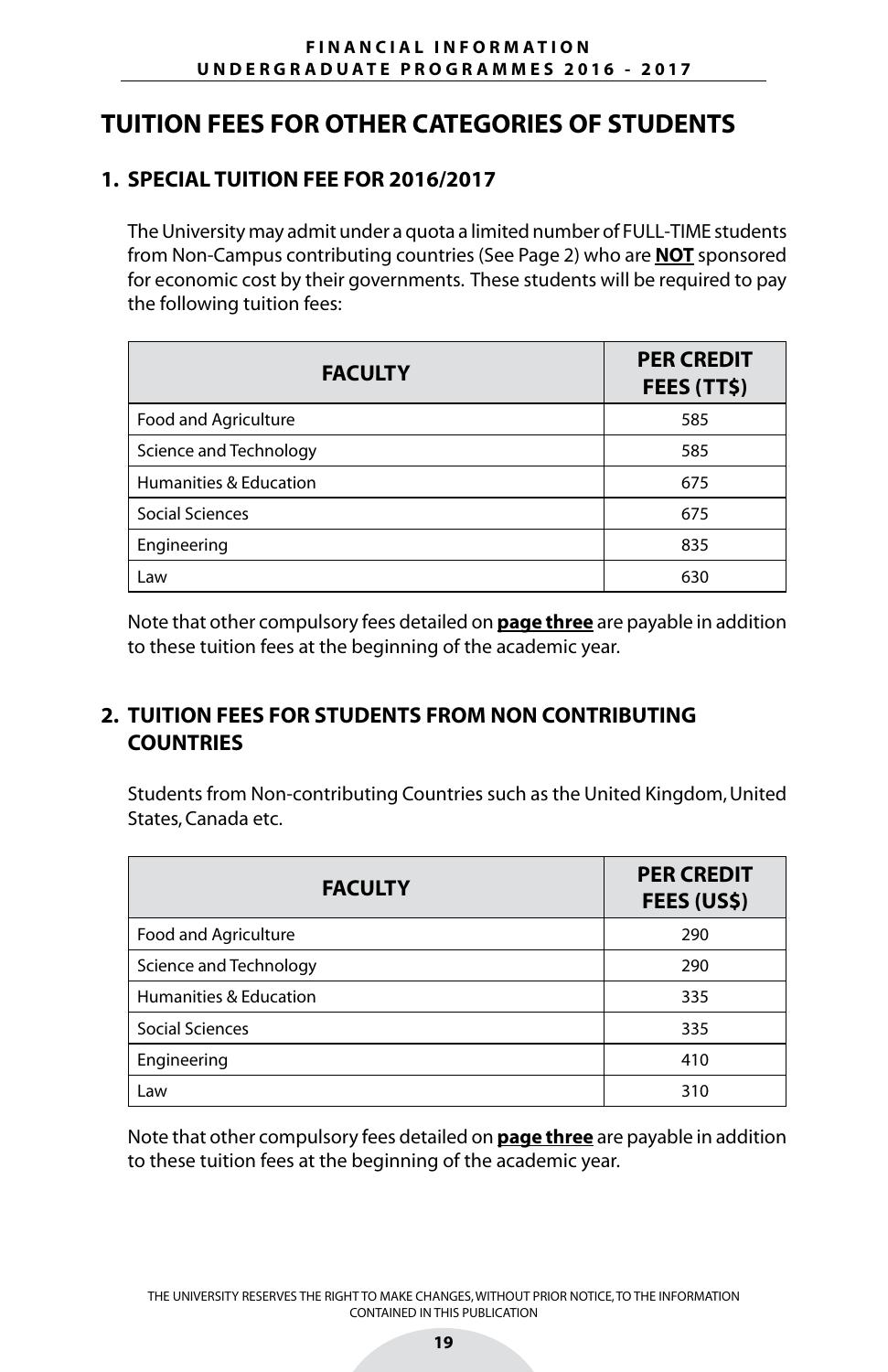## **3. \*TUITION FEES FOR NON – CONTRIBUTING ACS COUNTRIES**

| <b>FACULTY</b>         | <b>PER CREDIT</b><br>FEES (US\$) |
|------------------------|----------------------------------|
| Food & Agriculture     | 125                              |
| Science & Technology   | 125                              |
| Humanities & Education | 125                              |
| <b>Social Sciences</b> | 125                              |
| Engineering            | 184                              |
| Law                    | 117                              |

\*The above fees are only applicable to students who commenced their programmes in the 2013/2014 academic year and onwards.

Note that other compulsory fees detailed on **page three** are payable in addition to these tuition fees at the beginning of the academic year.

# **4. PER CREDIT FEES FOR SPECIALLY ADMITTED STUDENTS 2016/2017**

| <b>FACULTY</b>         | <b>FROM</b><br><b>CONTRIBUTING</b><br><b>COUNTRIES TT\$</b> | <b>FROM</b><br><b>NON-CONTRIBUTING</b><br><b>COUNTRIES US\$</b> |
|------------------------|-------------------------------------------------------------|-----------------------------------------------------------------|
| Food and Agriculture   | 585                                                         | 290                                                             |
| Science and Technology | 585                                                         | 290                                                             |
| Humanities & Education | 675                                                         | 335                                                             |
| Social Sciences        | 675                                                         | 335                                                             |
| Engineering            | 835                                                         | 410                                                             |
| Law                    | 630                                                         | 310                                                             |

Specially admitted students are allowed to attend classes and write examinations.

Note that other compulsory fees detailed on **page three** are payable in addition to these tuition fees at the beginning of the academic year.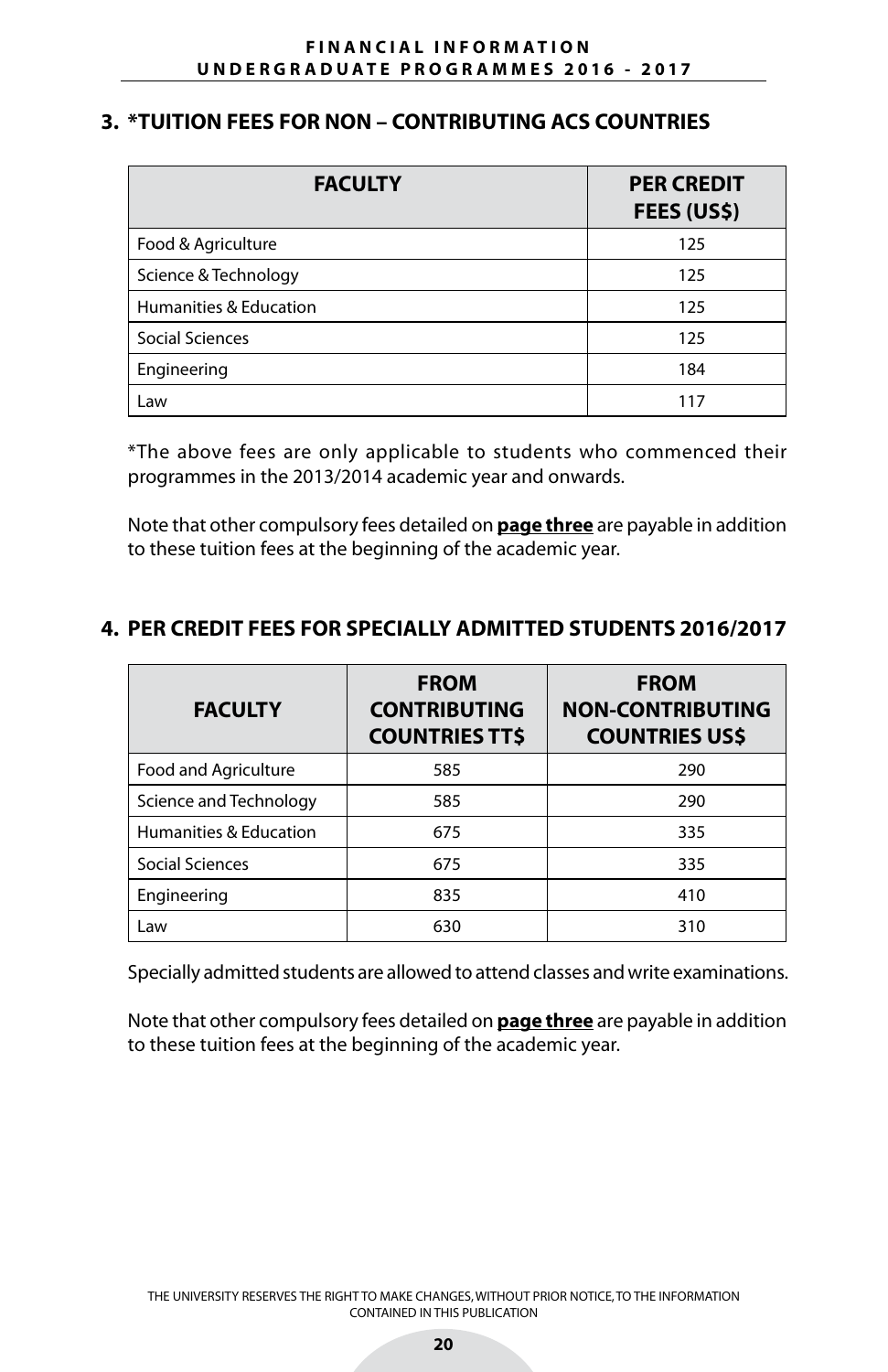### **5. PER CREDIT FEES FOR OCCASIONAL STUDENTS AND STUDENTS WRITING EXAMINATIONS ONLY 2016/2017**

| <b>FACULTY</b>                    | <b>FROM</b><br><b>CONTRIBUTING</b><br><b>COUNTRIES TT\$</b> | <b>FROM</b><br><b>NON-CONTRIBUTING</b><br><b>COUNTRIES US\$</b> |
|-----------------------------------|-------------------------------------------------------------|-----------------------------------------------------------------|
| Food and Agriculture              | 175                                                         | 145                                                             |
| Science and Technology            | 175                                                         | 145                                                             |
| <b>Humanities &amp; Education</b> | 200                                                         | 170                                                             |
| Social Sciences                   | 200                                                         | 170                                                             |
| Engineering                       | 250                                                         | 205                                                             |
| Law                               | 225                                                         | 155                                                             |

- a. Occasional students are not permitted to write examinations.
- b. Examinations only students are permitted to write examinations but are not allowed to attend classes.
- c. Examinations only students registering in the summer session are required to pay the TT\$100 registration fee in addition to the fees stated above.

## **FOR FURTHER CLARIFICATION OF FEES QUOTED, PLEASE CONTACT**

The Bursary, Student Administration Building The University of the West Indies, St. Augustine, Trinidad, REPUBLIC OF TRINIDAD & TOBAGO, WEST INDIES Tel: 662-2002, Exts: 82137, 82356, 83664,83370, 83379-83382, 84136, 84137, 84173-84176, 84178-84181, 82143, 84200

http://sta.uwi.edu/resources/documents/UndergraduateFeeBklt.pdf